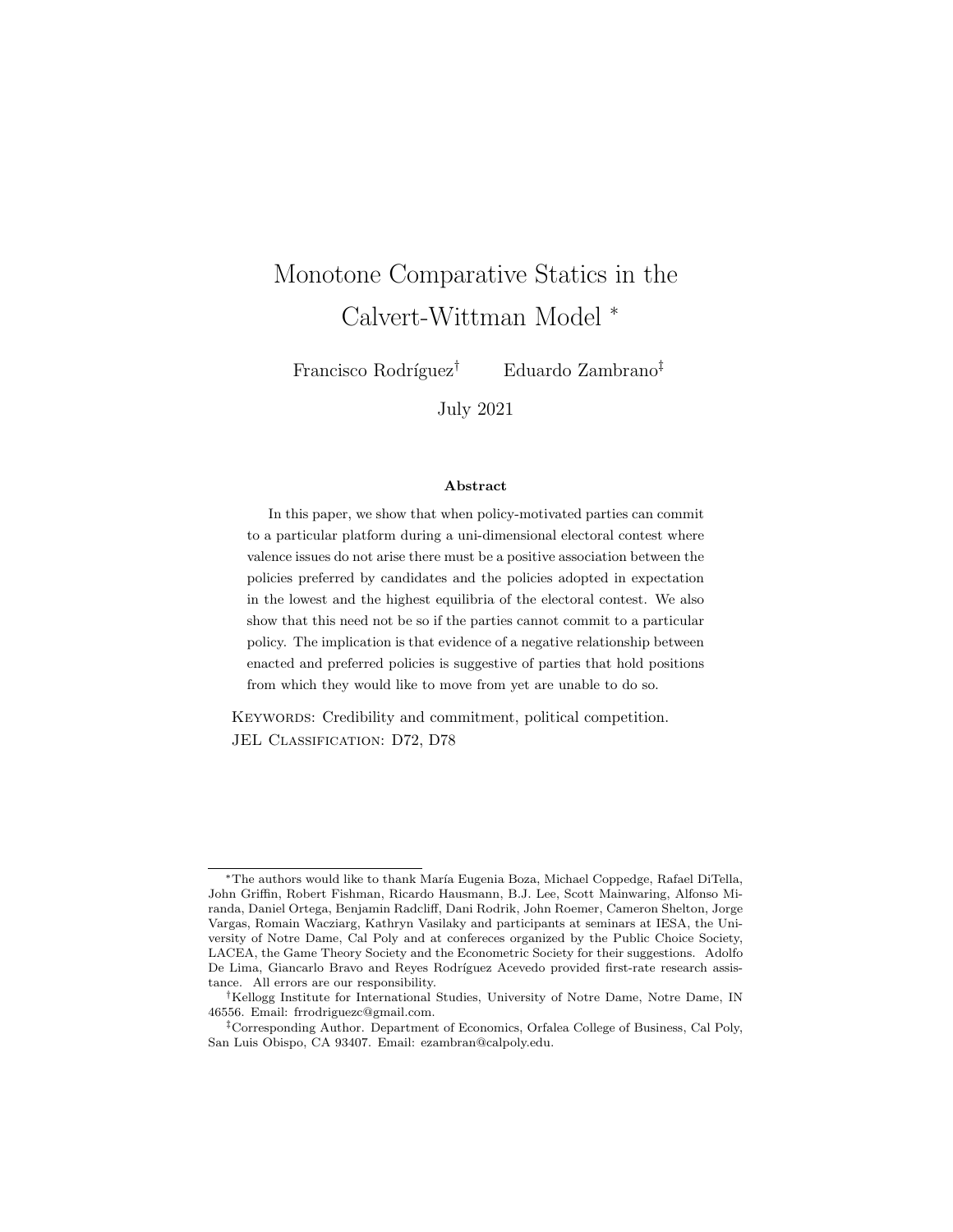# 1 Introduction

The Downsian model of politics assumes that candidates can commit to keep their policy promises once they reach office. Their ability to commit allows them to manipulate policy proposals so as to garner the fraction of votes that maximizes their probability of winning. Political competition thus leads to convergence of proposed policies to the median voter's ideal point. A number of refinements of this model have been proposed in the literature since Downs's 1957 contribution, many of which have attempted to reverse the problematic hypothesis of complete convergence in policy proposals implied by Downsian competition.<sup>1</sup> Until the late nineties, most of this literature generally took as given the underlying assumption of a perfect capacity of candidates to make credible commitments.<sup>2</sup>

Besley and Coate (1997) and Osborne and Slivinsky (1996), however, showed that some of the key results of the Downsian model no longer hold in a model of citizen-candidates in which policymakers are not bound to keep to their campaign promises. In particular, electoral competition need not lead to full or even partial convergence in policy platforms once candidates lose their ability to make credible promises. Indeed, a multiplicity of equilibria become feasible, some of which entail very extreme policies being proposed in equilibrium.

An extensive literature has developed in the past two decades addressing the issue of how the citizen-candidate assumptions can be reconciled with the intuition of the spatial competition model. These contributions typically model repeated game interactions in which politicians who deviate from their promises are punished in future elections and thus gain an incentive to hold to their campaign promises. (Alesina, 1988; Dixit, Grossman and Gul, 2000; Aragonès, Palfrey and Postlewaite, 2007; Panova, 2017). In some settings, politicians may decide to maintain ambiguity about their preferences either because they do not know the true preferences of the median voter (Glazer, 1990), wish to provide a signal of their character or avoid reputational risks (Kartik and McAfee, 2007; Kartik and van Weelden, 2019). Empirical tests of the credibility hypothesis include comparisons of campaign promises and legislative votes (Sulkin, 2009; Bidwell, Casey and Glennerster 2020), assessments of the effect of term limits on observed policies (Besley and Case, 1995, 2003; Ferraz and Finan, 2011) or

 $\overline{1}$ Useful surveys include Mueller (2003), Hinich and Munger(1997), and Roemer (2001).

<sup>2</sup>See also Crain (2004), Chattopadhyay and Duflo (2004), Lee, Moretti and Butler (2004) and Groseclose (2001). For a useful survey of the citizen-candidate model and its dynamic extensions see Duggan and Martinelli (2015).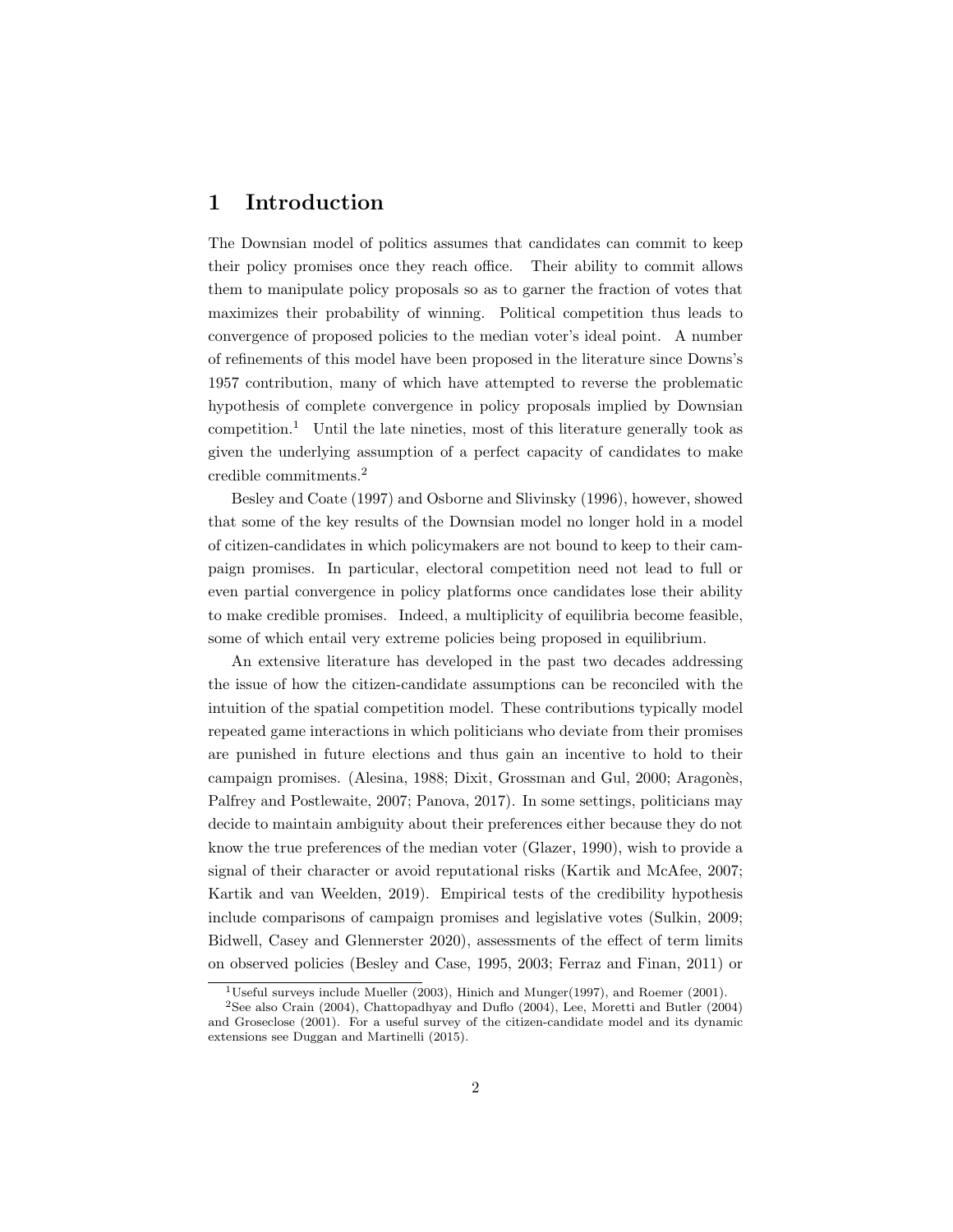testing for opportunistic policy cycles (Alesina et al., 1997; Shi and Svennson, 2006).

Investigating whether credibility problems in politics arise and persist is a difficult task, partly because of the problems that the multiplicity of equilibria creates. Our paper sidesteps these problems in uni-dimensional electoral contests where valence issues do not arise by proposing an alternative way of discriminating between models that assume commitment and those that preclude it. We do this by studying the shape of the expected policy function, which maps candidates' platforms into expected policies. Optimizing candidates that can make credible commitments will never situate themselves on a segment of that function in which further moderation would drive expected policies to be closer to their ideal points. Doing so would leave unexploited the possibility of increasing the expected payoff for the candidates by driving policies closer to their optimum while increasing their probability of winning the election. This is conceptually similar to the notion that a profit maximizing monopolist would not produce in the decreasing region of its revenue function, as reducing output would then simultaneously increase its revenues and decrease its costs.

Since the platforms chosen by candidates in equilibrium are endogenous, it may be difficult to empirically evaluate hypotheses about the relationship between platforms and policies. In order to address this issue, we show that the indirect expected policy function, which maps candidate preferences into observed policies, is also always increasing in the ideal policies of the candidates and can thus be used to investigate whether credibility problems can arise in practice, even in the presence of multiple equilibria.We illustrate how this result can be used to empirically evaluate credibility theories, for example by studying the correlation between changes in constituent or political leaders' preferences as measured by opinion surveys, and enacted policies.

The rest of the paper is organized as follows. Section 2 presents the main results of the paper in detail. Section 3 concludes.

# 2 Setting

The policy space is the interval  $T = [0, 1]$ . Voters have ideal policies represented by a point in  $T$ . When faced with two policies to choose from, the voter chooses the policy that is closest in distance to the voter's ideal policy.

Candidate preferences are described by a continuous real-valued payoff func-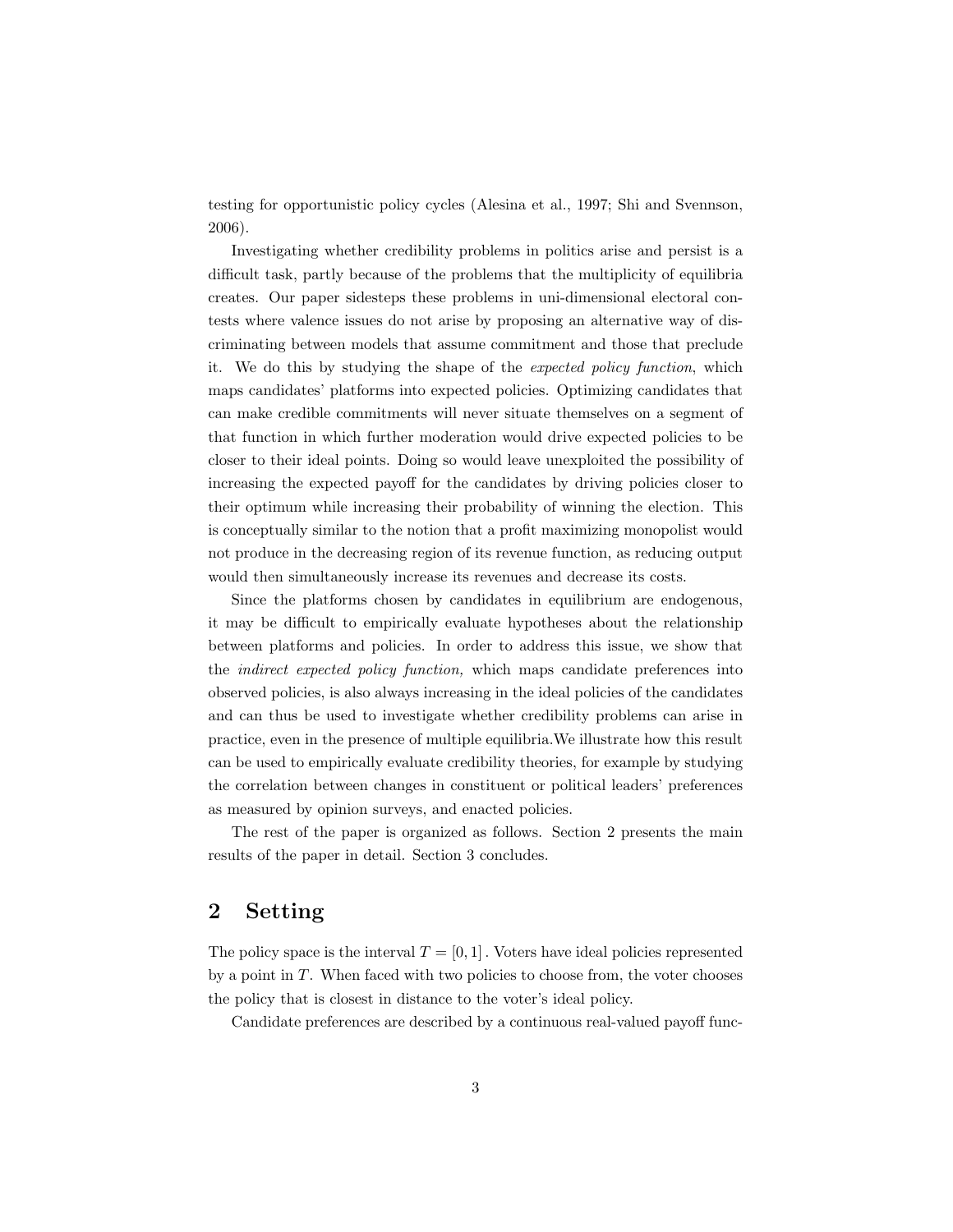tion  $u: T^2 \to \mathbb{R}$ : where, for each ideal policy  $t \in T$ ,  $u(x, t)$  is strictly concave in platform  $x \in T$ , with  $u(t, t) > u(x, t)$  for all  $x \neq t$ . There are two candidates, l and r with ideal policies  $0 \le t_l < t_r \le 1$  who respectively choose platforms  $x_l$ and  $x_r$ .

Voters' ideal policies are distributed over the policy space  $T$  according to a density which is unknown to the candidates. Because of this uncertainty, the policy, m, preferred by the median voter is uncertain and the candidates form beliefs about  **according to a continuous distribution**  $F$  **with full sup**port. Given the profile of platforms  $(x_l, x_r)$  proposed by the candidates, the probability of candidate l winning the election is given by:

$$
P(x_l, x_r) = \begin{cases} F\left(\frac{x_l + x_r}{2}\right) & \text{if } x_l < x_r\\ \frac{1}{2} & \text{if } x_l = x_r\\ 1 - F\left(\frac{x_l + x_r}{2}\right) & \text{if } x_l > x_r \end{cases}
$$

with the probability of r winning the election simply being  $1 - P(x_l, x_r)$ .

In what follows we sometimes make additional assumptions about the preferences and beliefs of the candidates. We will make it explicit when those additional assumptions are called for.

For  $i = l, r$ , let  $U_{t_i}(x_l, x_r)$  denote the expected payoff function for candidate  $i$  with ideal policy  $t_i$ , that is,

$$
U_{t_i}(x_l, x_r) = P(x_l, x_r) u(x_l, t_i) + (1 - P(x_l, x_r)) u(x_r, t_i).
$$

(A1) If  $x'_l > x_l \ge t_l$  and  $x_r < x'_r \le t_r$  we have that

$$
U_{t_l}(x'_l, x_r) \ge U_{t_l}(x_l, x_r) \Rightarrow U_{t_l}(x'_l, x'_r) > U_{t_l}(x_l, x'_r)
$$

and

$$
U_{t_r}(x_l, x'_r) \ge U_{t_r}(x_l, x_r) \Rightarrow U_{t_r}(x'_l, x'_r) > U_{t_r}(x'_l, x_r).
$$

That is, the preferences over platforms exhibit a single crossing property in  $(x_l, x_r)$ . To understand this assumption it helps to understand at this point why candidate i would want to adopt a platform other than  $t_i$ . The answer is: in order to decrease the chance that i's opponent wins (which would force candidate i to endure an enacted policy that is far from i's ideal policy,  $t_i$ ). According to  $(A1)$ , if it (weakly) pays for candidate i to moderate their platform when the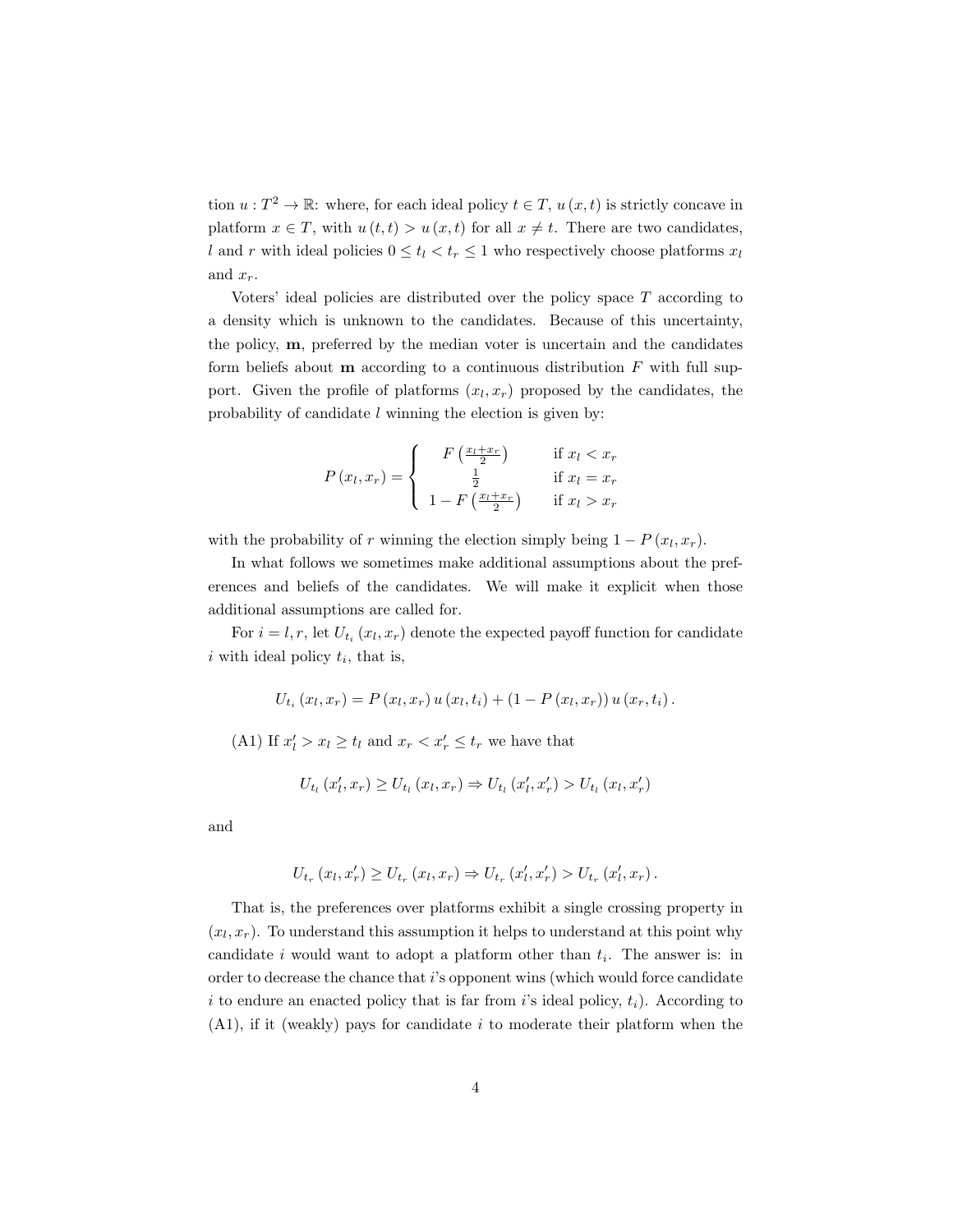opponent's platform is 'nearby', it definitely pays for candidate i to moderate their platform when the opponent's platform is 'far.' This is so because when the opponent's platform is 'far', it is more painful for candidate  $i$  to lose the election.

(A2) For every  $t, t', x, x', y \in T$  with  $t < t' \leq x < x' < y$  or  $y < x < x' \leq t <$  $t'$ 

$$
\frac{u(x',t') - u(y,t')}{u(x,t') - u(y,t')} > \frac{u(x',t) - u(y,t)}{u(x,t) - u(y,t)}
$$

.

This is an assumption regarding the log supermodularity in  $(x, t)$  of the payoff difference function,  $u(x, t) - u(y, t)$  over the set of platforms uniformly to the left, or uniformly to the right, of the platform chosen by the opponent. This says that the relative change in the difference in payoff between winning and losing for a candidate that follows a certain increase in their platform is greater when the candidate's ideal policy is high than when the candidate's ideal policy is low. Examples of functions  $u$  that satisfy  $(A2)$  include commonly used functions in the literature such as the *quadratic*,  $u(x,t) = -(x-t)^2$ , the exponential  $u(x,t) = -e^{(x-t)} + x$ , and their positive, affine transformations. See, e.g., Duggan and Martinelli (2017).<sup>3</sup>

In what follows, these assumptions will be employed as in the literature on supermodular games: Assumption (A1) will be used to show that the best response functions of the candidates are increasing in the platform chosen by their opponent, to show that the set of Nash equilibria is non-empty, and to show that this set has a smallest and a largest element. Assumption (A2) will be used to show that the best response functions of the candidates are increasing in their respective ideal policies. Together, both assumptions, and the general structure of our model, imply that the lowest and highest equilibria are increasing in the ideal policies of the candidates, and that therefore the indirect expected policy function is increasing in these ideal policies as well. The reader interested in learning more about these techniques work can consult Amir (2005).

<sup>3</sup>For a different example of an application of log supermodularity in models of politics see Ashworth and Bueno de Mesquita (2006).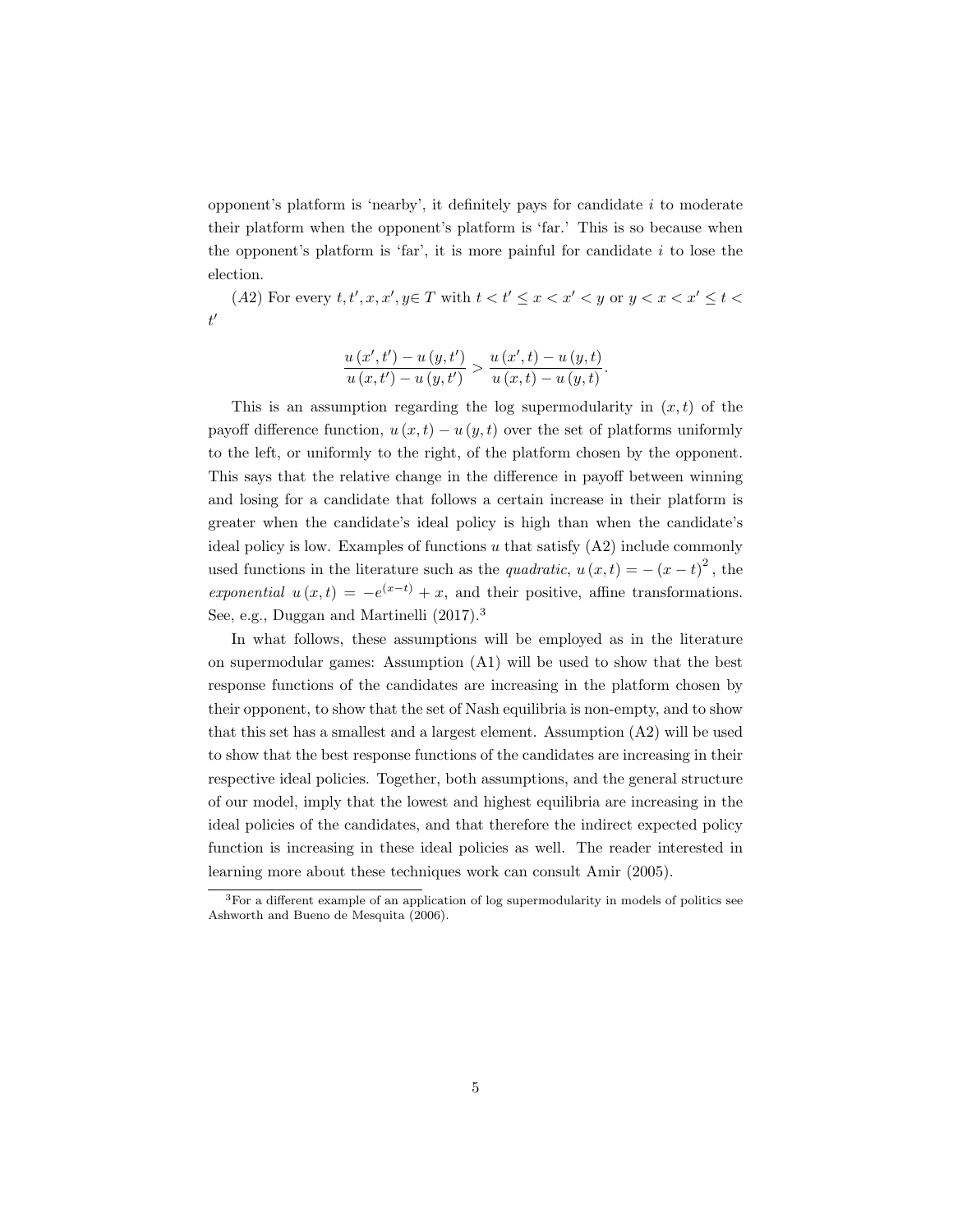### 2.1 A model with commitment

In this model, as in Calvert (1985) and Wittman (1977), candidate  $l$  sets their platform  $x_l$  to solve

$$
\max_{x_l} U_{t_l}(x_l, x_r),
$$

taking  $x_r$  as given.

Candidate r sets their platform  $x_r$  to solve

$$
\max_{x_r} U_{t_r}\left(x_l,x_r\right),\,
$$

taking  $x_l$  as given.

We assume throughout that if two platforms give the same expected payoff for a candidate, given the platform chosen by the opponent, then the candidate will choose the one that is closest to their ideal policy.

In what follows we investigate the characteristics of the Nash equilibria of the game described above.

### 2.1.1 The best responses of the candidates and their properties

Let  $\varphi_i : T \rightrightarrows T$  be the best response correspondence for candidate  $i = l, r$ .

**Lemma 1.** The best response correspondence  $\varphi_i$  for candidate i with ideal policy  $t_i$  and platform, x, chosen by i's opponent, is single-valued and has the following properties:

$$
\begin{cases}\nx < \varphi_{t_i}(x) \le t_i & \text{if } x < t_i \\
\varphi_{t_i}(x) = t_i & \text{if } x = t_i \\
t_i \le \varphi_{t_i}(x) < x & \text{if } x > t_i\n\end{cases}
$$

All proofs are in the Appendix.

The interpretation is that candidate i's best response is always 'sandwiched' between  $t_i$  and the platform chosen by i's opponent, x.

**Proposition 1.** Assume that (A1) holds. Then if  $x_r < x'_r \le t_r$ , then we have that  $\varphi_{t_l}(x'_r) \geq \varphi_{t_l}(x_r)$ , and if  $x'_l > x_l \geq t_l$ , then we have that  $\varphi_{t_r}(x'_l) \geq$  $\varphi_{t_r}\left(x_{l}\right)$  .

The interpretation is that the best response function for the candidates are non-decreasing in the platforms of their opponent over the set of policies in  $[t_l, t_r]$ . Figure 1 illustrates: the solid blue line of the left panel depicts candidate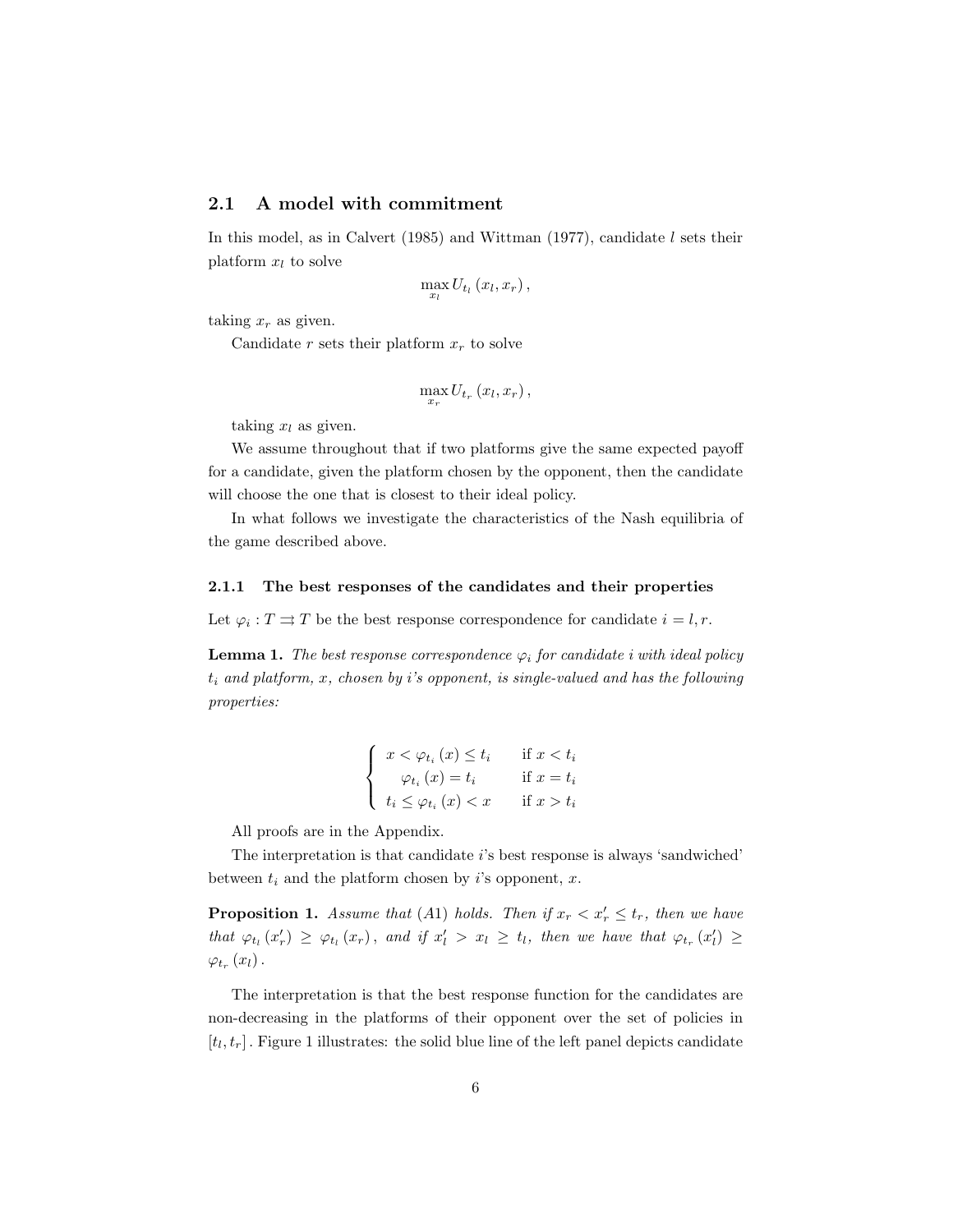

Figure 1: Monotone best response functions

l's best response function,  $\varphi_{t_l}$ , whereas the solid grey line depicts candidate r's best response function,  $\varphi_{t_r}$ .

#### 2.1.2 The Nash equilibria of the game and their properties

**Proposition 2.** Assume that  $(A1)$  holds. Then the set E of Nash equilibria is non-empty and it has (coordinatewise) largest and smallest elements  $(\overline{x}_l^*, \overline{x}_r^*)$ and  $(\underline{x}_l^*, \underline{x}_r^*)$ .

**Lemma 2.** In equilibrium,  $t_l \leq x_l^* < x_r^* \leq t_r$ .

This is the usual 'partial convergence' result one obtains in the Calvert-Wittman model. See, e.g, Roemer (1997), section 4.

#### 2.1.3 Equilibrium Comparative Statics

**Theorem 1.** Assume that  $(A1) - (A2)$  hold. Then the largest and smallest Nash equilibria of the game,  $(\overline{x}_l^*, \overline{x}_r^*)$  and  $(\underline{x}_l^*, \underline{x}_r^*)$ , are increasing in  $t_l$  and  $t_r$ .

To show this result we first establish that the best response functions are increasing in  $t_l$  and  $t_r$ . This is illustrated in Figure 1: the dashed blue line of the left panel of Figure 1 represents  $\varphi_{t_l}$ , and it is to the right of the solid blue line, which represents  $\varphi_{t_l}$ . In turn, the dashed gray line of the right panel of Figure 1 is the best resp above the solid gray line (the original best response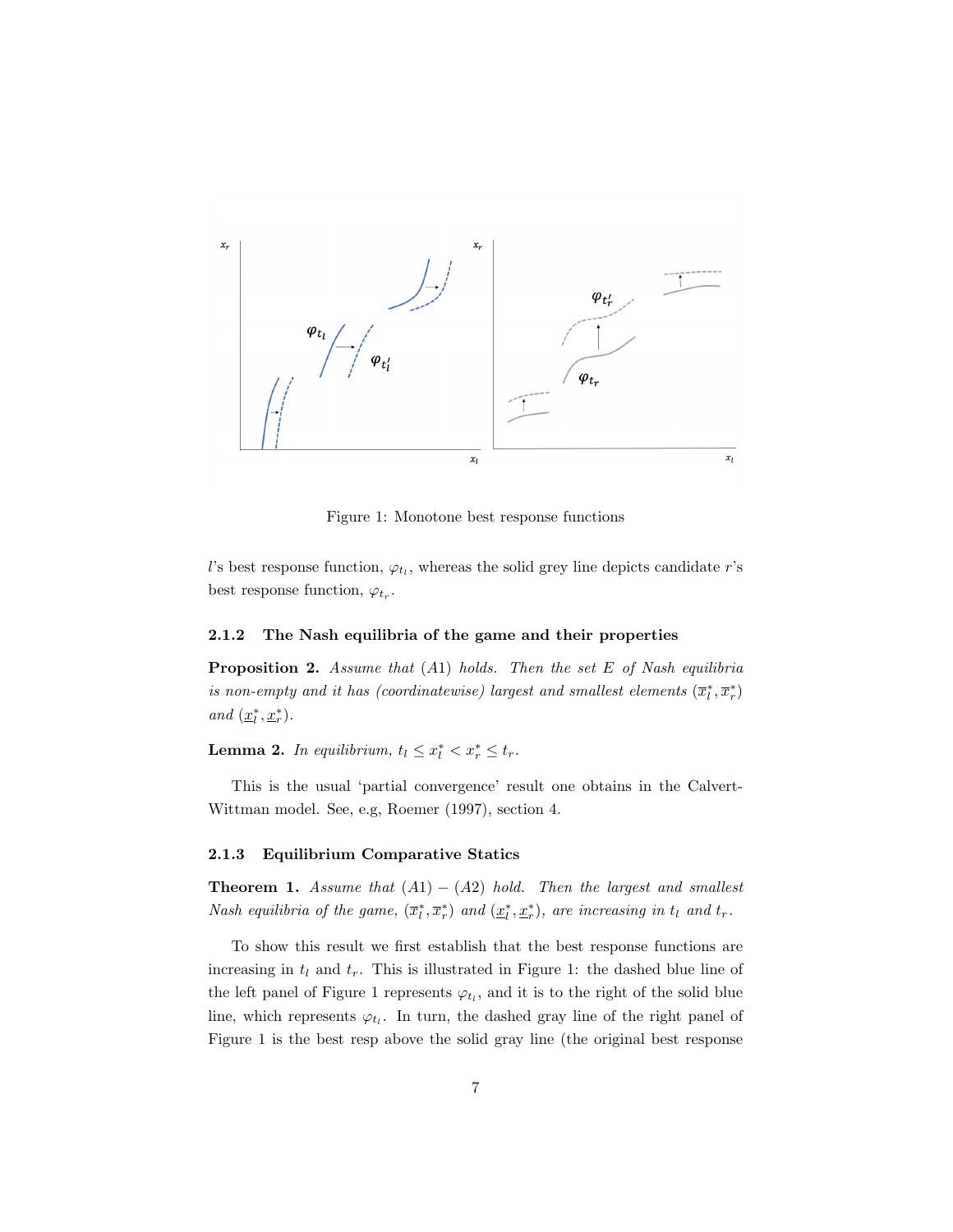

Figure 2: Multiple equilibria comparative statics

function for candidate  $r$ ). Figure 2 puts all these best response functions together and illustrates the content of Theorem 1: the smallest equilibria of the model parametrized by  $(t_l, t_r)$  is smaller than the smallest equilibria of the model parametrized by  $(t'_{l}, t'_{r})$ , when  $(t'_{l}, t'_{r}) > (t_{l}, t_{r})$ . Similarly for the largest equilibria of the models. Figure 2 makes it clear that comparison of the rest of the equilibria may not even be meaningful, since the model parametrized by  $\left(t_l,t_r\right)$  has an "intermediate" equilibrium but the model parametrized by  $\left(t_l',t_r'\right)$ does not.

Consider now the expected policy function,

$$
\pi(x_l, x_r) := P(x_l, x_r) x_l + (1 - P(x_l, x_r)) x_r.
$$

The expected policy function estimates, before the resolution of uncertainty about the electoral outcome, the platform that will ultimately be adopted as policy. The left panel of Figure 3 plots the expected policy as a function of the platform,  $x_i$ , chosen by candidate i, given the platform, x, chosen by i's opponent. When  $x_i = 0$ , i's platform is too extreme to entail a substantial probability of the candidate winning the election, and the expected policy is therefore close to the platform chosen by  $i$ 's opponent, x. As candidate  $i$  moderates their platform, starting from zero, i's probability of winning increases, and the expected policy therefore moves away from x. Eventually, as  $x_i$  gets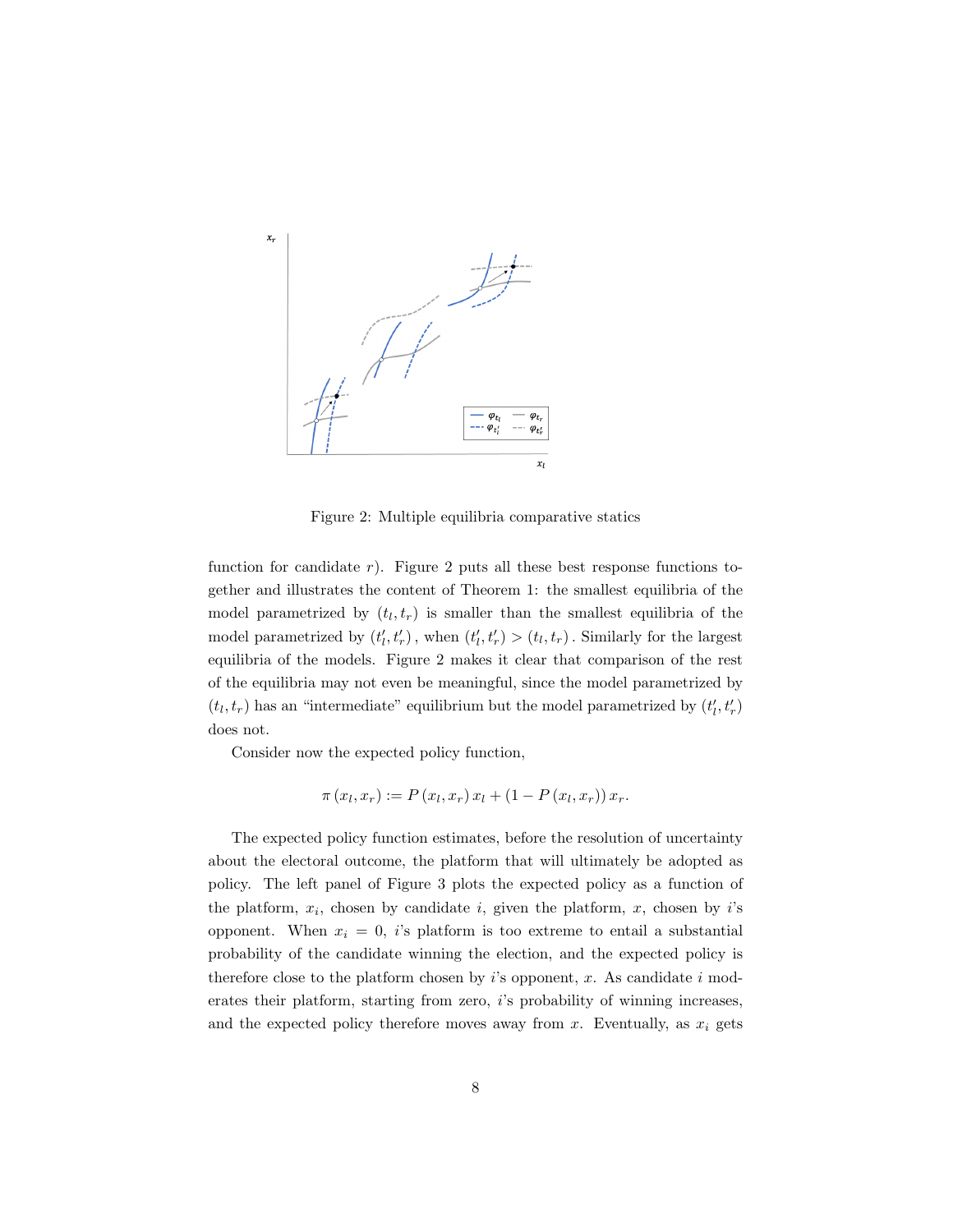

Figure 3: The Expected Policy Function

close to x, so does the expected policy. Similarly, if  $x_i = 1$  and this platform is too extreme to entail any substantial probability of candidate  $i$  winning the election, the expected policy is close to the platform chosen by  $i$ 's opponent, x. As candidate i moderates their platform, starting from one, i's probability of winning grows, and the expected policy then begins to move away from  $x$ .

**Theorem 2.** Let  $x_r > t_l$ ,  $x_l = \varphi_{t_l}(x_r)$  and  $x'_l > x_l$ . Then  $\pi(x'_l, x_r) >$  $\pi(x_l, x_r)$ . Let  $x_l < t_r$ ,  $x_r = \varphi_{t_r}(x_l)$  and  $x'_r < x_r$ . Then  $\pi(x_l, x'_r) < \pi(x_l, x_r)$ .

Theorem 2 contains the main insight of the paper: a rational candidate would not select a platform that is in the non-increasing region of the expected policy function. The right panel of Figure 3 illustrates this. If  $t_i$  is in the increasing region of the expected policy function, the result follows since Lemma 1 shows that  $\varphi_{t_i}(x)$  is between  $t_i$  and  $x$ . Now suppose that candidate i's ideal policy is, say  $t_i^a$  (resp.  $t_i^b$ ). Then selecting a platform between  $t_i^a$  and A (resp. between B and  $t_i^b$ ) would leave unexploited the possibility of increasing the expected payoff for the candidate by moderating their platform, as this would drive the expected policy closer to candidate i's ideal point policy while at the same increasing the candidate's probability of winning the election.

Since the platforms chosen by candidates in equilibrium are endogenous, hypotheses testing that relies on direct estimation of the shape of the expected policy function may be riddled with simultaneity bias. In order to address this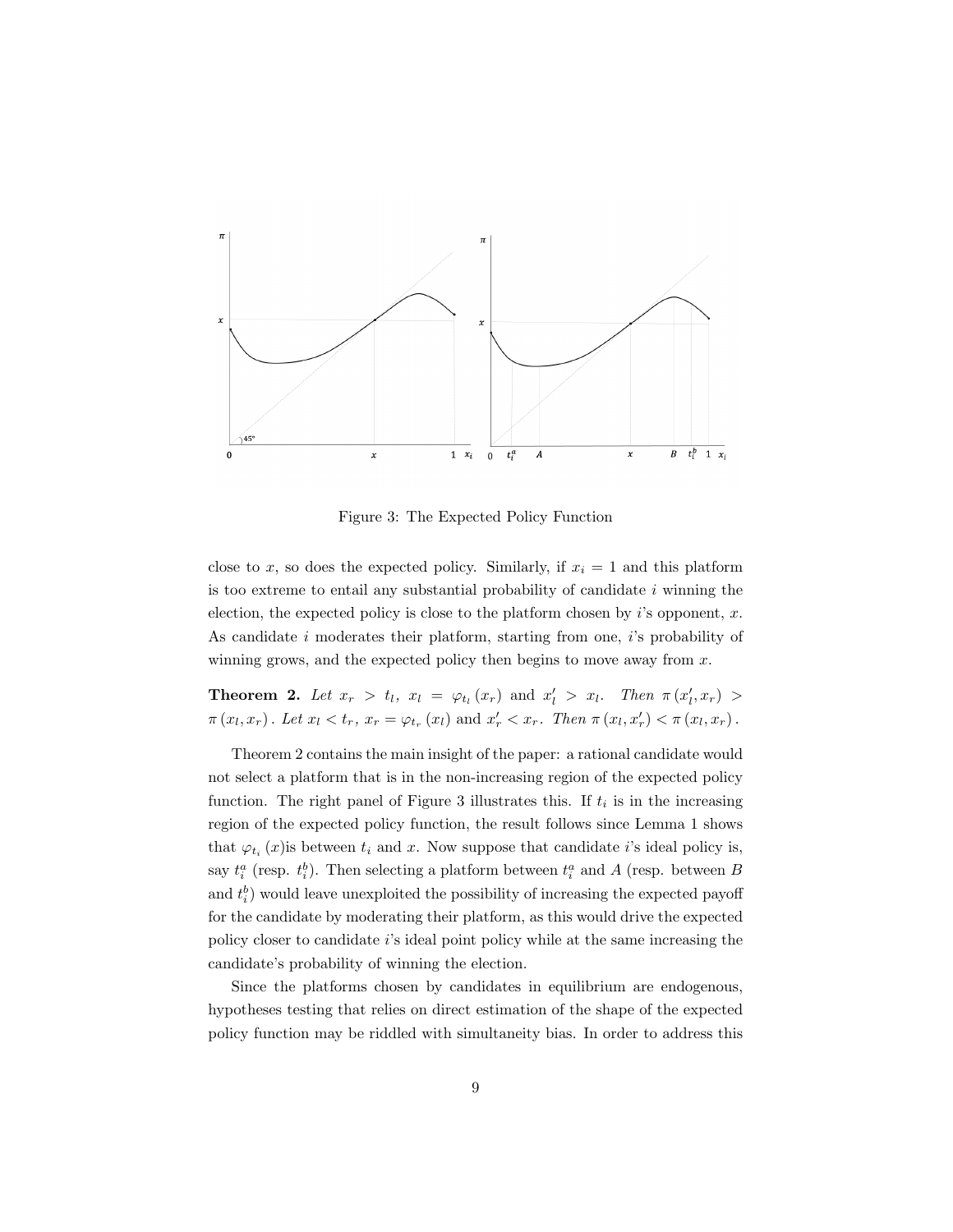issue, we note that the indirect expected policy function, which maps candidate preferences, an exogenous variable in our model, into observed policies, shares the same comparative statics implications of the expected policy function and can thus be used to investigate whether credibility problems can arise in practice, even in the presence of multiple equilibria.

The *indirect expected policy function* can be computed as follows: If  $(x_l^*, x_r^*) \in E$ , then

$$
\pi^*\left(t_l, t_r\right) = \pi\left(x_l^*\left(t_l, t_r\right), x_r^*\left(t_l, t_r\right)\right).
$$

Let  $\bar{\pi}^*(t_l, t_r)$  and  $\underline{\pi}^*(t_l, t_r)$  be the indirect expected policy corresponding to the largest and smallest equilibrium in E, respectively.

We know from Theorem 2 that in equilibrium the expected policy is increasing in  $x_l$  and  $x_r$ . From Theorem 1 we know that the largest and smallest Nash equilibria of the game,  $(\overline{x}_l, \overline{x}_r)$  and  $(\underline{x}_l, \underline{x}_r)$ , are increasing in  $t_l$  and  $t_r$ . It thus follows that the indirect expected policy function associated with the largest and smallest equilibria is also increasing in  $t_l$  and  $t_r$ . This is the main comparative statics result of the paper, which we summarize below.

Corollary 1. Assume that  $(A1) - (A2)$  hold. If  $t'_l > t_l$  then  $\overline{\pi}^*(t'_l, t_r) \geq$  $\bar{\pi}^*(t_l, t_r)$  and  $\underline{\pi}^*(t'_l, t_r) \geq \underline{\pi}^*(t_l, t_r)$ . If  $t'_r < t_r$  then  $\bar{\pi}^*(t_l, t'_r) \leq \bar{\pi}^*(t_l, t_r)$  and  $\underline{\pi}^*(t_l, t'_r) \leq \underline{\pi}^*(t_l, t_r).$ 

# 2.2 A model without commitment

When candidates cannot precommit to adopt a particular platform, voters expect that, if elected, a candidate will implement their most preferred policy once in office. Therefore, the candidates cannot affect the probabilities of being elected and in the unique equilibrium,  $x_l^* = t_l$  and  $x_r^* = t_r$ .<sup>4</sup> Because of this, the adopted platforms are trivially increasing in  $t_l$  and  $t_r$ .

It turns out, however, that in the model without commitment, Theorem 2 fails and hence the indirect expected policy function need not be increasing in the ideal policies of the politicians, as in the model with commitment. We illustrate that this is the case with an example.

Consider a situation where candidates form beliefs about the policy preferred by the median voter, m, as follows: m is a random variable that is distributed

 $4B$ ecause of politicians' inability to make credible commitments, their expected payoffs are unaffected by the choice of platform and they therefore choose the platform that is closest to their ideal policy.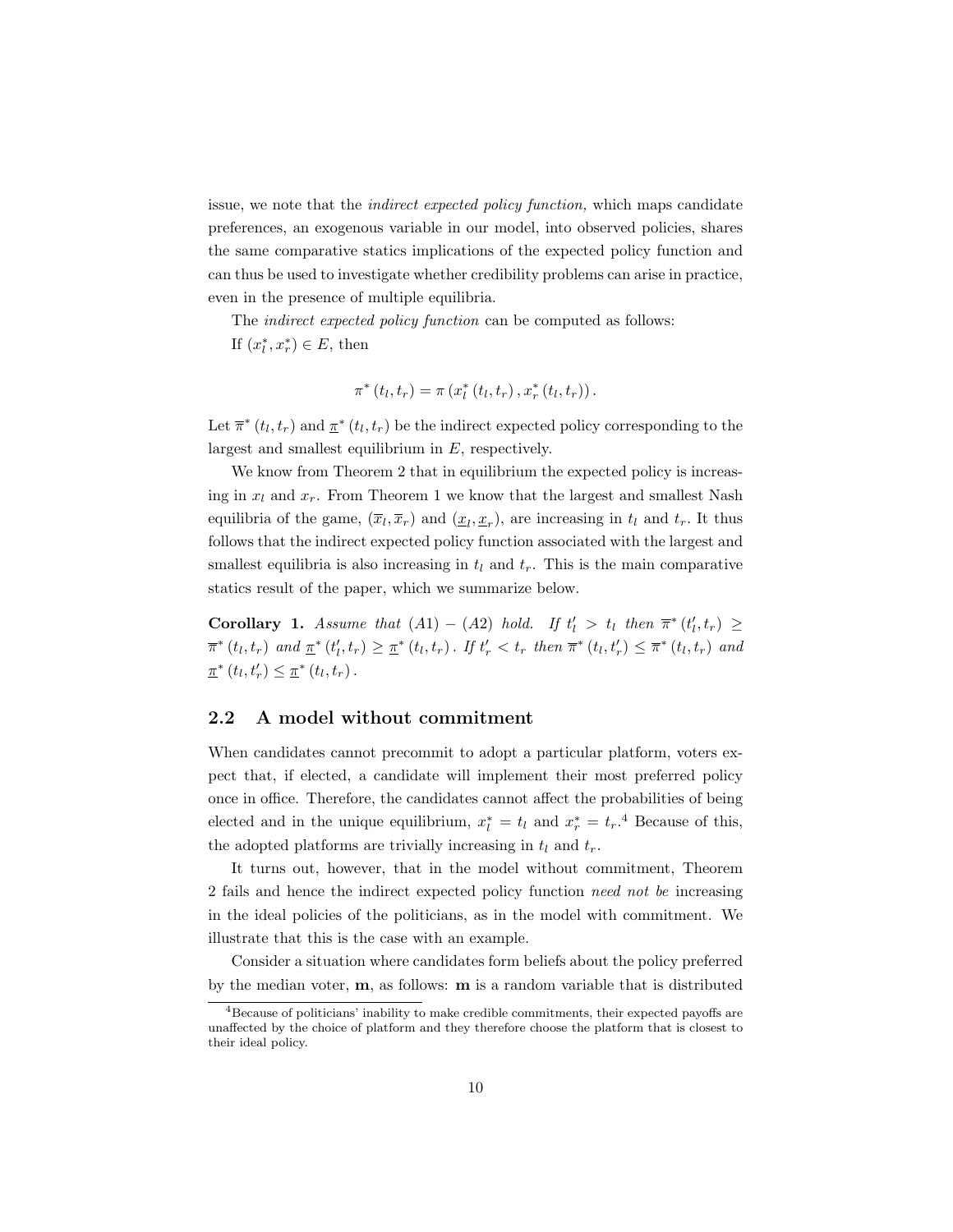

Figure 4: The Model Without Commitment

according to a triangular distribution in the [0,1] interval, with mode 0.5. We also let  $u(x,t) = -(x-t)^2$  with  $x_r > 0.5$ , although nothing in the example depends on these choices.<sup>5</sup> We then investigate the behavior of  $P(x_l, x_r)$  as  $x_l$ varies given a fixed value of  $x_r$ , and of  $\pi^*(t_l, t_r)$  as  $t_l$  varies given a fixed value of  $t_r$ . We obtain that

$$
P(x_l, x_r) = \begin{cases} 2\left(\frac{x_l + x_r}{2}\right)^2 & \text{if } x_l \le 1 - x_r\\ 1 - 2\left(1 - \frac{x_l + x_r}{2}\right)^2 & \text{if } 1 - x_r < x_l < x_r\\ \frac{1}{2} & \text{if } x_l = x_r\\ 2\left(1 - \frac{x_l + x_r}{2}\right)^2 & \text{if } x_l > x_r \end{cases}
$$

.

The left panel of Figure 4 represents the behavior of  $P(x_l, x_r)$  given  $x_r = 0.6$ , and as  $x_l$  varies from zero to one. As expected, the probability of candidate  $l$ winning the election grows as the candidate's ideal policy approaches  $x_r = 0.6$ from either side, and this probability jumps to 0.5 when both candidates have the same ideal policies.

The indirect expected policy function in this case, when  $x_l^* = t_l$  and  $x_r^* = t_r$ ,

<sup>&</sup>lt;sup>5</sup>The example can be built with any probability distribution over **m** such that  $xf(x)$  $F(x)$  for some value of x. Distributions with these characteristics abound and include, for example, many instances from the Beta and Power families. The example can also be built using Roemer's error distribution model of uncertainty (Roemer 2001, section 2.3).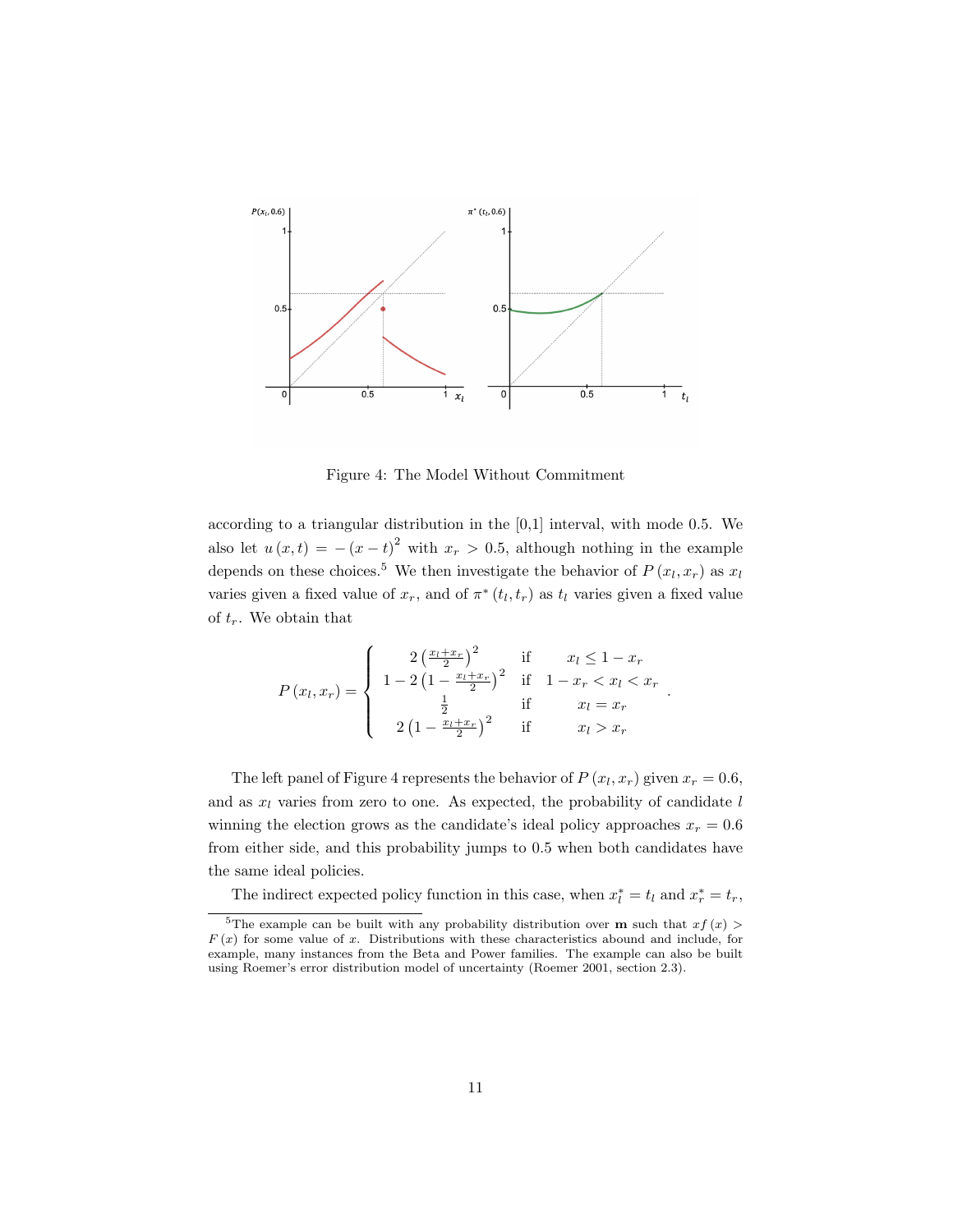becomes:

$$
\pi^*(t_l, t_r) = \begin{cases}\n2\left(\frac{t_l + t_r}{2}\right)^2 \cdot t_l + \left[1 - 2\left(\frac{t_l + t_r}{2}\right)^2\right] \cdot t_r & \text{if } t_l \le 1 - t_r \\
\left[1 - 2\left(1 - \frac{t_l + t_r}{2}\right)^2\right] \cdot t_l + 2\left(1 - \frac{t_l + t_r}{2}\right)^2 \cdot t_r & \text{if } 1 - t_r < t_l < t_r \\
t_r & \text{if } t_l = t_r \\
2\left(1 - \frac{t_l + t_r}{2}\right)^2 \cdot t_l + \left[1 - 2\left(1 - \frac{t_l + t_r}{2}\right)^2\right] \cdot t_r & \text{if } t_l > t_r\n\end{cases}
$$

,

which is a decreasing function of  $t_l$  when evaluating the function at any  $t_l < \frac{t_r}{3}$ . To see this, notice that, when  $t_l < 1-t_r$ ,

$$
\frac{d\pi^*(t_l, t_r)}{dt_l} = \frac{1}{2} \left( 3t_l^2 + 2t_l t_r - t_r^2 \right).
$$

We obtain that  $\frac{d\pi^*(0,t_r)}{dt_r}$  $\frac{d^2(t, t_r)}{dt_l} = -t_r^2 < 0,$  and  $\frac{d^2 \pi^*(t_l, t_r)}{dt_l^2} = 3t_l + t_r > 0$ . Therefore, as  $t_l$  grows from zero,  $\frac{d\pi^*(t_l,t_r)}{dt_l}$  $\frac{(t_l, t_r)}{dt_l}$  becomes less negative, until it reaches zero, when  $t_l = \frac{t_r}{3}$ , which is the only positive root of  $3t_l^2 + 2t_l t_r - t_r^2$ .

Hence, if the ideal point for candidate l happens to be to the left of  $\frac{t_r}{3}$ , the indirect expected policy function will be decreasing in  $t_l$  at that point. The right panel of Figure 4 represents the behavior of  $\pi^*(t_l, t_r)$  given  $t_r = 0.6$ , and as  $t_l$  varies from zero to 0.6. The expected policy drops as candidate l's ideal policy approaches 0.2, as explained above, and subsequently rises as candidate l's ideal policy grows beyond 0.2, and all the way up to 0.6.

# 3 Conclusions

We have shown that when candidates can commit to a particular platform during a uni-dimensional electoral contest where valence issues do not arise there must be a positive association between the policies we can expect will be adopted in (the smallest and the largest) equilibrium and the preferred policies held by the candidates. We have also shown that this need not be so if the candidates cannot commit to a particular policy. The implication is that evidence of a negative relationship between enacted and preferred policies in the data is suggestive of candidates that hold positions from which they would like to move from yet are unable to do so. This is the main result of the paper.

This approach can be extended to other models of policy location. For example, Groseclose (2001) proposed a model in which a difference in valence can lead candidates to assume extreme positions. Non-trivial valence differences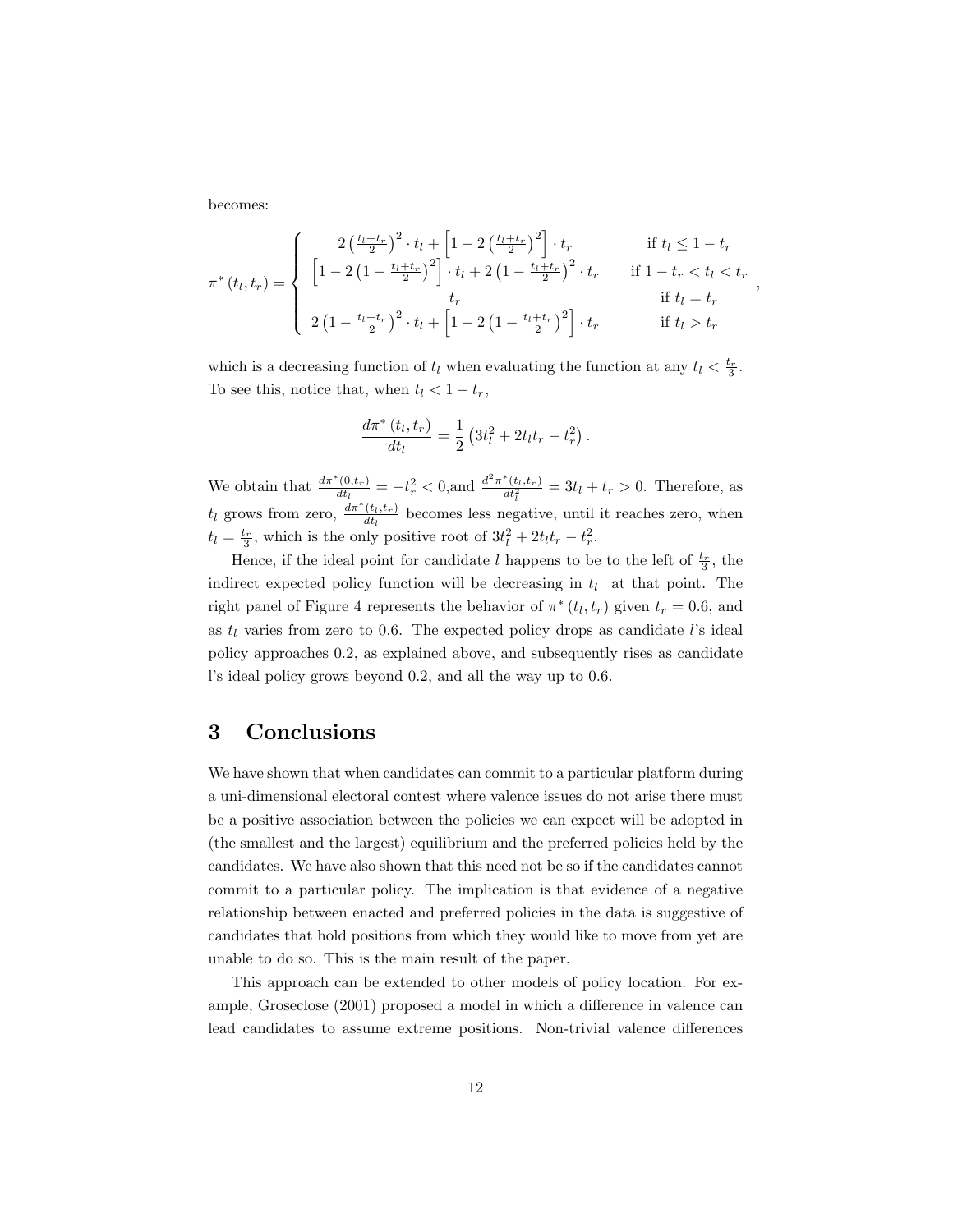would violate our symmetry and – under the Groseclose conditions – our monotonicity assumptions, so the approach taken in Section 2 is not directly suitable for testing a valence model. Future research could then focus on (i) allowing for valence and multidimensional issues to play a role, and (ii) understanding what assumptions on the beliefs held by the candidates about the distribution of voter preferences, in lieu of A1-A2, would allow our approach to equilibrium existence and comparative statics to be applicable in these cases.

Our results suggest that empirical work on testing for the existence of credibility problems in politics could advance through direct estimation of the direct and indirect expected policy functions. A regression of enacted policies on policy platforms could shed light on whether the observed correlation between these is positive, as suggested by models of commitment, or negative, as would be the case in citizen-candidate environments. In order to address simultaneity problems in the estimation of the expected policy function, platforms could be instrumented on measures of policymaker or constituent preferences drawn from public opinion surveys, in effect helping us recover the indirect expected policy function.

Anectodally, examples of candidates whose platforms around a single issue were simply too extreme for their own good abound (e.g., George McGovern in 1972 against Richard Nixon and Mario Vargas Llosa in 1990 against Alberto Fujimori). A conventional analysis of the behavior of these politicians would characterize the behavior as relying on gross miscalculations, based on mistaken beliefs about what voters' actual preferences really were. Under the alternative interpretation that we espouse, there is nothing irrational about these policy platforms. It wasn't the policy platforms of these politicians that cost them the elections: it was their preferences. Had they proposed more moderate platforms, voters would not have bought it. The presumption that these politicians do not understand the political environment in which they operate is not needed to explain how we see these politicians behaving during election time.

# 4 References

Alesina, Alberto (1988), "Credibility and Policy Convergence in a Two-candidate System with Rational Voters," American Economic Review 78, 796-806.

Alesina, Alberto; Nouriel Roubini and Gerald Cohen (1997). Political Cycles and the Macroeconomy. Berkeley: University of California Press.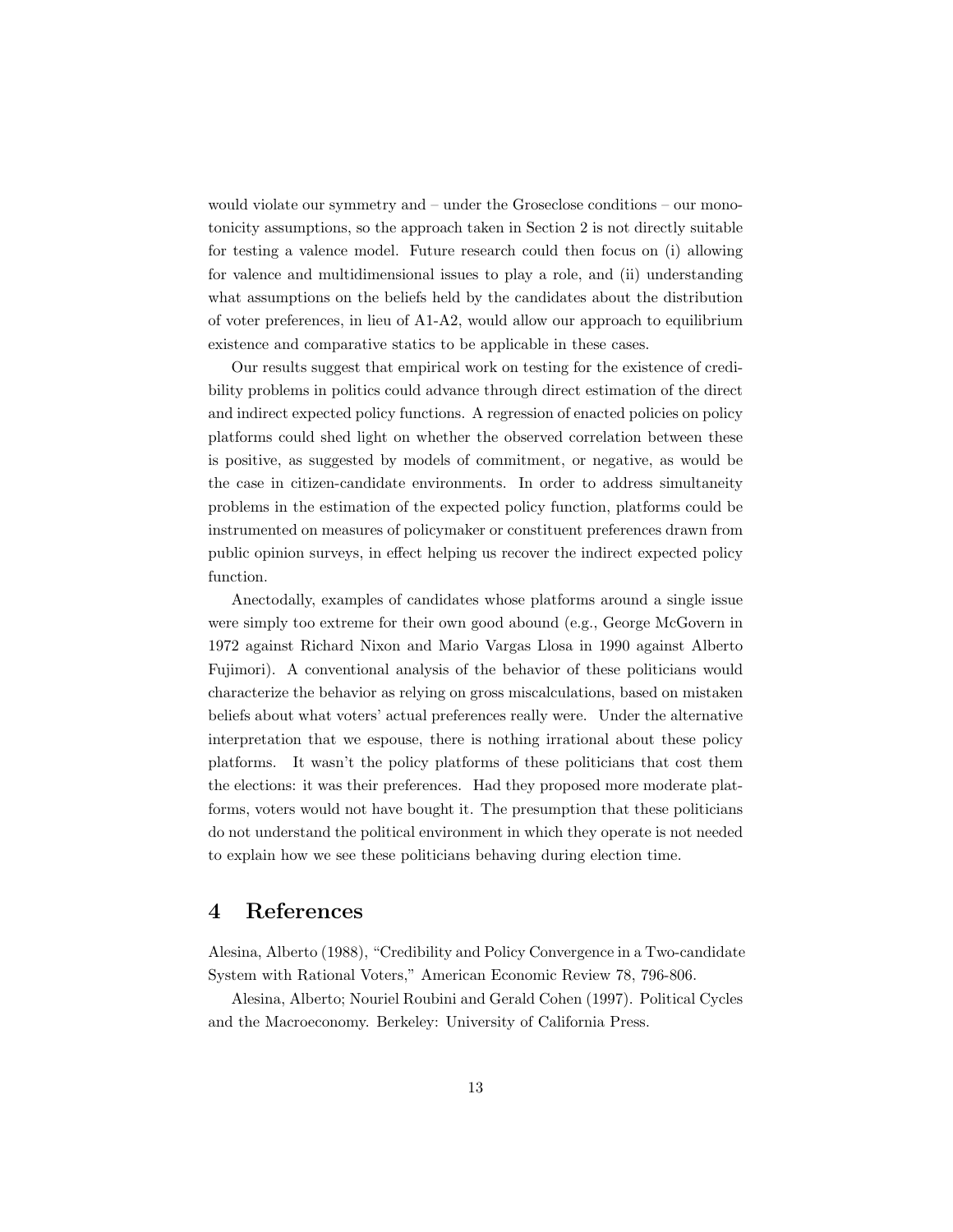Enriqueta Aragonès, Andrew Postlewaite, Thomas Palfrey (2007), Political Reputations and Campaign Promises, Journal of the European Economic Association 5(4), 846-884.

Amir, Rabah (2005), "Supermodularity and complementarity in Economics: An Elementary Survey," Southern Economic Journal 71 (3), 636-660.

Ashworth, Scott and Ethan Bueno de Mesquita (2006), "Monotone Comparative Statics and Models of Politics," American Journal of Political Science 50, 214-231.

Bagnoli, Mark and Ted Bergstrom (2005), "Log-concave probability and its applications," Economic Theory 26, 445-469.

Besley, Timothy and Anne Case (1995), "Does Electoral Accountability Affect Economic Policy Choices? Evidence from Gubernatorial Term Limits." Quarterly Journal of Economics 110 (3), 769-798.

Besley, Timothy and Anne Case (2003), "Political Institutions and Policy Choices: Evidence from the United States." Journal of Economic Literature  $41(1), 7-73.$ 

Besley, Timothy and Stephen Coate (1997), "An Economic Model of Representative Democracy," Quarterly Journal of Economics 112, 85-114.

Bidwell, Kelly, Katherine Casey and Rachel Glennerster (2020), "Debates: Voting and Expenditure Responses to Political Communication." Journal of Political Economy 128(8), 2880-2924.

Calvert, Randall (1985), "Robustness of the Multidimensional Voting Model: Candidate Motivations, Uncertainty, and Convergence," American Journal of Political Science 29, 69-95.

Crain, Mark. (2004), "Dynamic Inconsistency," in C. Rowley and F. Schneider (eds.), Encyclopaedia of Public Choice, 481-484.

Chattopadhyay, Raghabendra and Esther Duflo (2004), "Women as Policy Makers: Evidence from a Randomized Policy Experiment in India," Econometrica 72(5), 1409-1443.

Dixit, Avinash, et al. (2000) "The Dynamics of Political Compromise." Journal of Political Economy 108(3), 531-568.

Duggan, John and César Martinelli (2017), "The Political Economy of Dynamic Elections: Accountability, Commitment and Responsiveness," Journal of Economic Literature 55, 916-984.

Ferraz, Claudio, and Frederico Finan (2011), "Electoral Accountability and Corruption: Evidence from the Audits of Local Governments," American Economic Review 101(4), 1274-1311.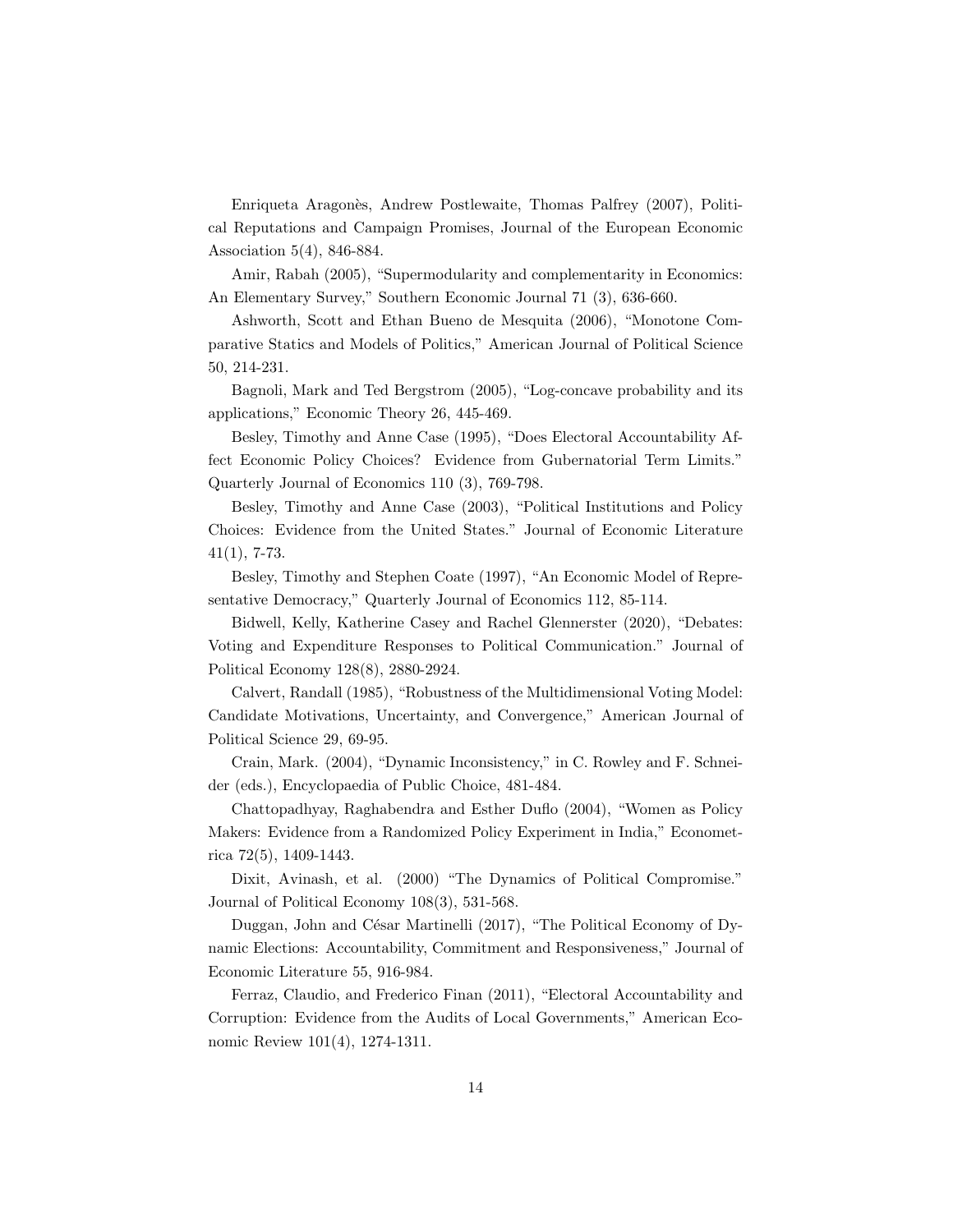Glazer, Amihai (1990), "The Strategy of Candidate Ambiguity," The American Political Science Review 84(1), 237-241.

Groseclose, Tim (2001), "A Model of Candidate Location When One Candidate Has a Valence Advantage," American Journal of Political Science 45(4), 862-886.

Hinich, Melvin J. and Michael C. Munger (1997), Analytical Politics. Cambridge: Cambridge University Press.

Kartik, Navin and Preston McAfee, R. P. (2007), "Signaling Character in Electoral Competition", American Economic Review 97, 852-870.

Navin Kartik and Richard Van Weelden (2018), "Informative Cheap Talk in Elections," The Review of Economic Studies 86 (2),755-784.

Lee, David. S., Enrico Moretti and Butler, M. J. (2004), "Do Voters Affect or Elect Policies? Evidence from the U.S. House," Quarterly Journal of Economics 119(3), 807-859.

Mueller, Dennis (2003), Public Choice III. Cambridge: Cambridge University Press.

Osborne, Martin and Al Slivinsky (1996), "A model of Political Competition with Citizen-Candidates," Quarterly Journal of Economics 111, 64-96.

Panova, Elena (2016), Partially Revealing Campaign Promises. Journal of Public Economic Theory 19(2), 312-330.

Roemer, John (1997), "Political Economic Equilibrium When Parties Represent Constituents: The Unidimensional Case," Social Choice and Welfare 14, 479-502.

Roemer, John (2001), Political Competition, Cambridge: Harvard University Press.

Shi, Min, and Svensson, Jakob (2006), "Political budget cycles: Do they differ across countries and why?," Journal of Public Economics 90, 1367-1389.

Sulkin, Tracy (2009), "Campaign Appeals and Legislative Action", Journal of Politics 71, 1093–1108.

Vives, Xavier (2001), Oligopoly Pricing: Old Ideas and New Tools, MIT Press.

Wittman, Donald (1977), "Candidates with Policy Preferences: A Dynamic Model," Journal of Economic Theory 14, 180-189.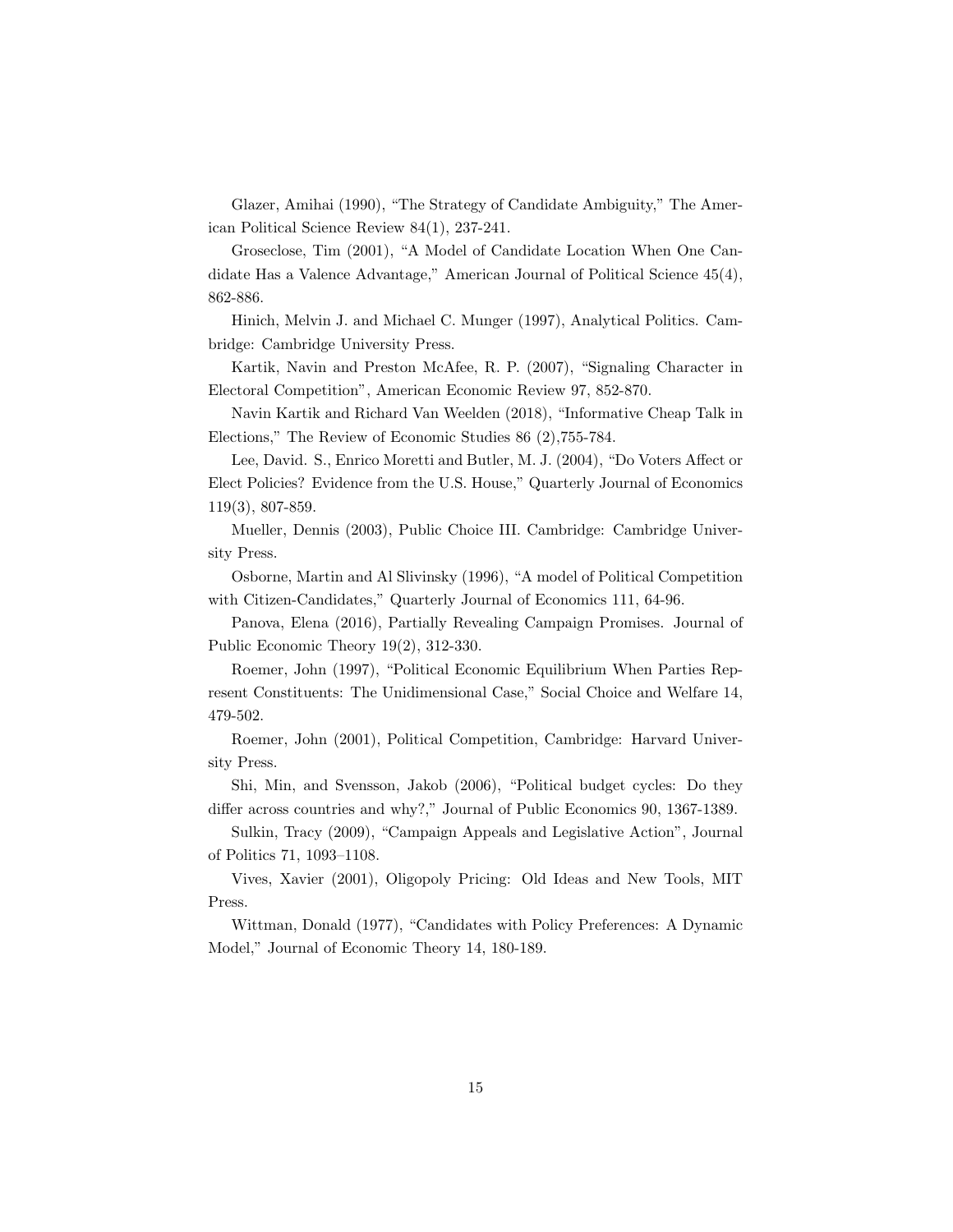# 5 Appendix

**Claim 1.** The function  $P(\pi_l, \pi_r)$  satisfies the following properties:

Property (S): For every  $x_l, x_r \in T$ ,  $P(x_l, x_r) = 1 - P(x_r, x_l)$ .

Property (M): For every  $x_l, x_l', x_r \in T$  with  $x_l < x_l' < x_r$ ,  $P(x_l, x_r) <$ 

 $P(x'_{l}, x_{r})$  and for every  $x_{l}, x'_{l}, x_{r} \in T$  with  $x_{r} < x_{l} < x'_{l}$ ,  $P(x_{l}, x_{r}) > P(x'_{l}, x_{r})$ .

Property (Po): For every  $x_l, x_r \in T$ ,  $0 < P(x_l, x_r) < 1$ .

*Proof.* First consider property  $(S)$ . Let  $x_l, x_r \in T$ . Then

$$
1 - P(x_l, x_r) = \begin{cases} 1 - F\left(\frac{x_l + x_r}{2}\right) & \text{if } x_l < x_r \\ \frac{1}{2} & \text{if } x_l = x_r \\ F\left(\frac{x_l + x_r}{2}\right) & \text{if } x_l > x_r \end{cases}
$$

$$
= P(x_r, x_l),
$$

which is what we wanted to show.

Now consider Property  $(M)$ .

Let  $x_l, x'_l, x_r \in T$  with  $x_l \lt x'_l \lt x_r$ . Then  $P(x'_l, x_r) = F\left(\frac{x'_l + x_r}{2}\right) >$  $F\left(\frac{x_l+x_r}{2}\right) = P\left(x_l,x_r\right)$ , since F is increasing. Now let  $x_l, x_l', x_r \in T$  with  $x_r <$  $x_l < x'_l$ . Again, since F is increasing,

$$
P(x'_l, x_r) = 1 - F\left(\frac{x'_l + x_r}{2}\right) < 1 - F\left(\frac{x_l + x_r}{2}\right) = P(x_l, x_r).
$$

Now consider Property (Po). If  $x_l = x_r$ , then the result follows, since  $P(x_r, x_l) = 1/2$ . Now let  $x_l \neq x_r$ . Then the result follows since F has full support, which means that, no matter the values of  $x_l$  and  $x_r$ , there is a positive probability that **m** lies in the interval  $(0, \frac{x_l+x_r}{2})$  and in the interval  $(\frac{x_l+x_r}{2}, 1)$ .  $\Box$ 

### Proof of Lemma 1

After rearranging terms and eliminating constants that do not depend on candidate l's choice, the candidate's decision problem simplifies to:

$$
\max_{x_l} P(x_l,x_r) (u(x_l,t_l) - u(x_r,t_l)).
$$

This function is discontinuous at  $x_l = x_r$ , except when  $F(x_r) = 0.5$ . Let  $x < t_l$ .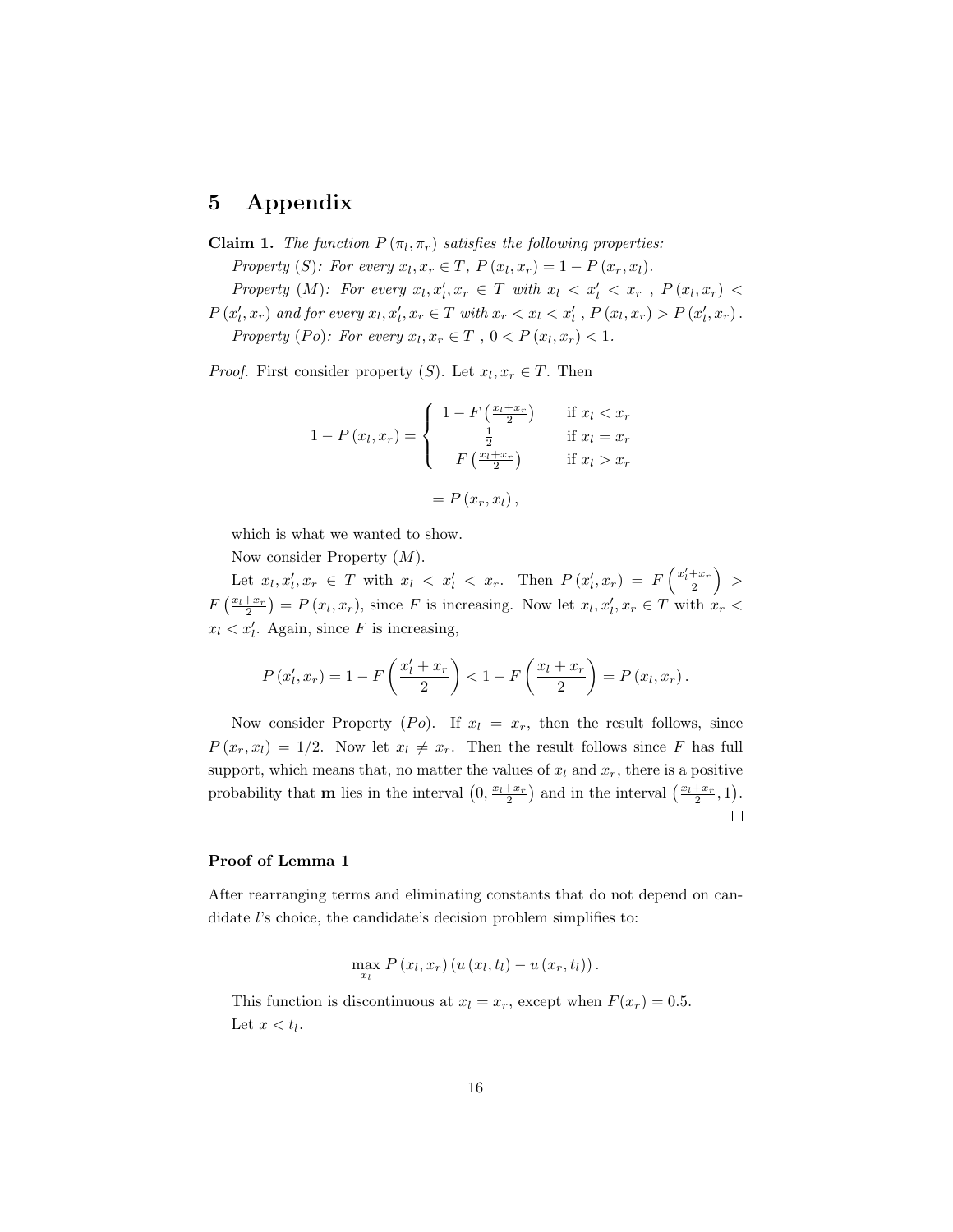First, notice that, for every  $x_l \in [0, x)$ ,  $P(x_l, x) (u(x_l, t_l) - u(x, t_l)) < 0$  $P(x,x)$   $(u(x,t_l) - u(x,t_l))$ . This shows that  $\varphi_{t_l}(x) \geq x$ . Next, notice that for any  $x_l \in (x, t_l]$ , we have that

$$
P(x_l, x) (u (x_l, t_l) - u (x, t_l)) > 0 = P(x, x) (u (x, t_l) - u (x, t_l)).
$$

This shows that  $\varphi_{t_l}(x) > x$ . Now notice that, for every  $x_l \in (t_l, 1],$ 

$$
P(t_l, x) (u(t_l, t_l) - u(x, t_l)) > P(x_l, x) (u(x_l, t_l) - u(x, t_l)).
$$

This is so because, by Property  $(M)$ ,  $P(t_l, x) > P(x_l, x)$  and  $u(t_l, t_l) >$  $u(x_l, t_l)$ . This shows that  $\varphi_{t_l}(x) \leq t_l$ . We have thus shown that if  $x < t_l$ then  $x < \varphi_{t_l}(x) \leq t_l$ . The correspondence  $\varphi_l(x)$  is single-valued when  $x < t_l$ since no two different policies  $x_l$  and  $x'_l$  can at the same time belong to the interval  $(x, t_l)$  and be equidistant to  $t_l$ .

Let  $x = t_l$ . Then clearly  $\varphi_{t_l}(x) = t_l$ . Now let  $x > t_l$ . As before, notice that, for every  $x_l \in (x, 1]$ ,

$$
P(x_l, x) (u (x_l, t_l) - u (x, t_l)) < 0 = P(x, x) (u (x, t_l) - u (x, t_l)).
$$

This shows that  $\varphi_{t_l}(x) \leq x$ . Next, notice that for any  $x_l \in [t_l, x)$  we have that  $P(x_l, x) (u(x_l, t_l) - u(x, t_l)) > 0 = P(x, x) (u(x, t_l) - u(x, t_l)).$  This shows that  $\varphi_{t_l}(x) < x$ . Now notice that, for every  $x_l \in [0, t_l)$ ,

$$
P(t_l, x) (u(t_l, t_l) - u(x, t_l)) > P(x_l, x) (u(x_l, t_l) - u(x, t_l)).
$$

This is so because, by Property  $(M)$ ,  $P(t_l, x) > P(x_l, x)$  and  $u(t_l, t_l) >$  $u(x_l, t_l)$ . This shows that  $\varphi_{t_l}(x) \geq t_l$ . We have thus shown that if  $x > t_l$ then  $t_l < \varphi_{t_l}(x) \leq x$ . The correspondence  $\varphi_l(x)$  is single-valued when  $x > t_l$ since no two different policies  $x_l$  and  $x'_l$  can at the same time belong to the interval  $(t_l, x)$  and be equidistant to  $t_l$ . This completes the proof for  $\varphi_{t_l}$ .

The proof for  $\varphi_{t_r}$  is similar and we omit it here.

 $\Box$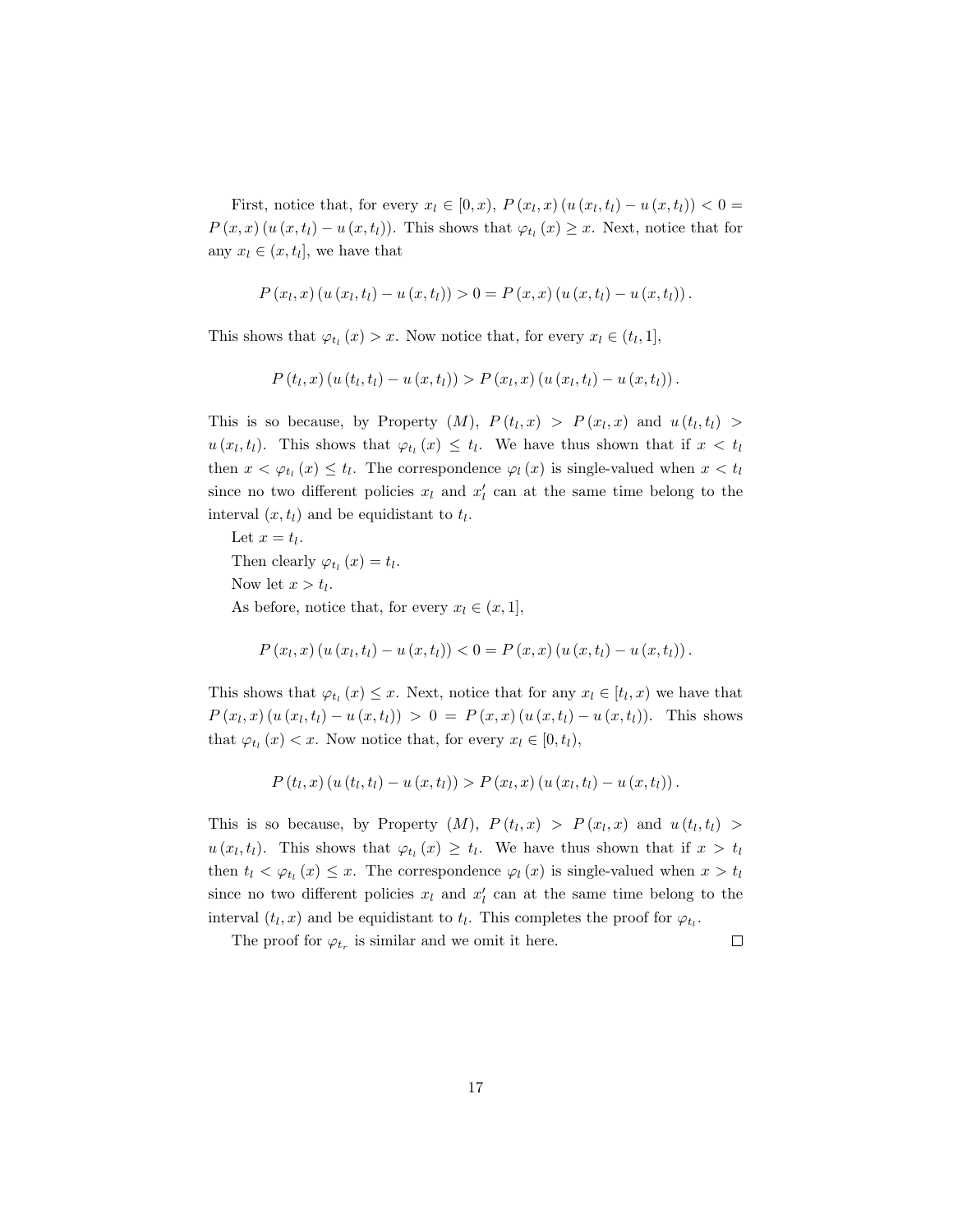### Proof of Proposition 1

Pick  $x_r$  and  $x'_r$  such that  $x'_r > x_r$ . Let  $x_l = \varphi_{t_l}(x_r)$  and  $x'_l = \varphi_{t_l}(x'_r)$ . By definition of  $\varphi_{t_l}$ ,

$$
U_{t_l}(x_l,x_r)\geq U_{t_l}(x'_l,x_r).
$$

We want to show that  $x'_l \geq x_l$ .

This has to be so because if  $x_l > x'_l$  then, by  $(A1)$ ,

$$
U_{t_l}(x_l, x_r') > U_{t_l}(x_l', x_r')
$$

which contradicts the fact that  $x'_{l}$  is optimal given  $x'_{r}$  for a candidate with ideal policy  $t_l$ . Hence,  $\varphi_{t_l}(x_r') \geq \varphi_{t_l}(x_r)$  for  $x_r' > x_r$ . The proof for  $\varphi_r$  is similar and we omit it here.  $\Box$ 

#### Proof of Proposition 2

From Proposition 1 we know that the map  $(x_l, x_r) \mapsto [\varphi_{t_l}(x_r), \varphi_{t_r}(x_l)]$  is non-decreasing. It follows from Tarski's fixed point theorem that the set  $E =$  $\{(x_l, x_r) : (\varphi_{t_l}(x_r), \varphi_{t_r}(x_l)) \geq (x_l, x_r)\}\$ is non-empty and forms a complete lattice. Then the set E has greatest element  $(\overline{x}_l, \overline{x}_r)$  and a least element  $(\underline{x}_l, \underline{x}_r)$ .  $\Box$ 

### Proof of Lemma 2

The proof follows from combining the logical implications of the properties of the best response functions  $\varphi_{t_l}$  and  $\varphi_{t_r}$  identified in Lemma 1.

First, notice there is no equilibrium  $(x_l, x_r)$  with  $x_r \leq t_l$  or with  $x_l \leq t_l$ . To see this, notice that if  $x_r \leq t_l$  then  $x_r \lt x_l = \varphi_{t_l}(x_r) \leq t_l$  but then  $x_l < x_r = \varphi_{t_r}(x_l) \leq t_r$ . On the other hand,  $x_l < t_l$  is only a best response for l if  $x_r < t_l$ , which we just showed cannot arise in equilibrium. Therefore,  $x_l < t_l$ also cannot arise in equilibrium.

Similarly, notice there is no equilibrium  $(x_l, x_r)$  with  $x_l \ge t_l$  or with  $x_r > t_r$ . To see this, notice that if  $x_l \geq t_r$  then  $t_r \leq x_r = \varphi_{t_r}(x_l) < x_l$  but then  $t_l \leq x_l = \varphi_{t_l}(x_r) < x_r$ . On the other hand,  $x_r > t_r$  is only a best response for r if  $x_l > t_r$ , which we just showed cannot arise in equilibrium. Therefore,  $x_r > t_r$ also cannot arise in equilibrium.

Then, in equilibrium,  $t_l \leq x_l \leq t_r$  and  $t_l \leq x_r \leq t_r$ . It then follows that  $t_l \leq x_l = \varphi_{t_l}(x_r) < x_r.$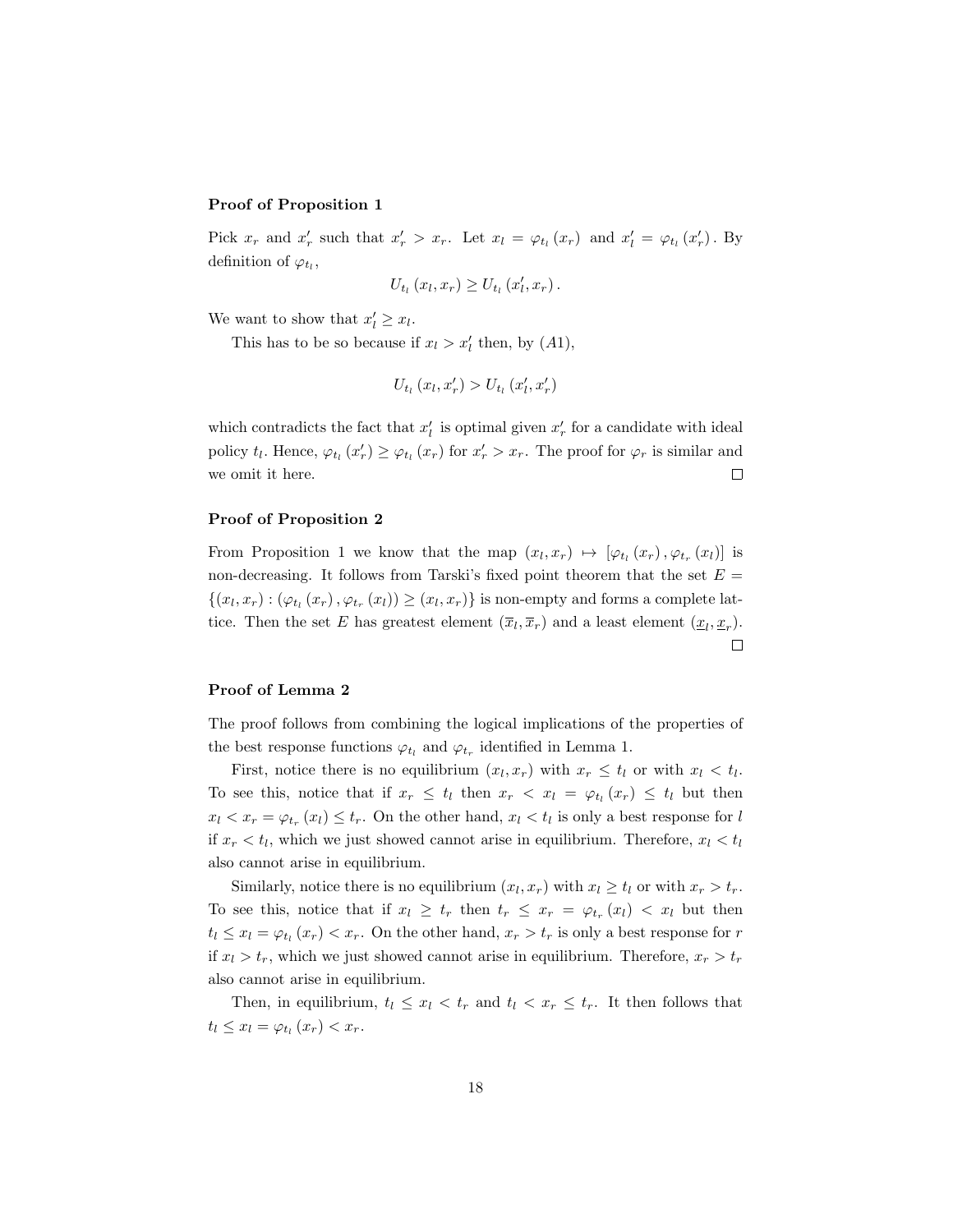We have thus established that, in equilibrium,  $t_l \leq x_l^* < x_r^* \leq t_r$ .

**Claim 2.** Assume that (A2) holds. If  $t_l < t'_l \leq x_l < x'_l < x_r$  then

$$
U_{t_l}(x'_l, x_r) \geq U_{t_l}(x_l, x_r) \Rightarrow U_{t'_l}(x'_l, x_r) > U_{t'_l}(x_l, x_r),
$$

and if  $x_l < x_r < x'_r \leq t_r < t'_r$  then

$$
U_{t_r}(x_l, x_r') \geq U_{t_r}(x_l, x_r) \Rightarrow U_{t_r'}(x_l, x_r') > U_{t_r'}(x_l, x_r).
$$

*Proof.* Let  $t_l < t'_l \leq x_l < x'_l < x_r$ .

Assume that  $U_{t_l}(x'_l, x_r) \ge U_{t_l}(x_l, x_r)$ . By the definition of U,

$$
P(x'_{l}, x_{r}) u(x'_{l}, t_{l}) + (1 - P(x'_{l}, x_{r})) u(x_{r}, t_{l}) \ge
$$
  

$$
P(x_{l}, x_{r}) u(x_{l}, t_{l}) + (1 - P_{l}(x_{l}, x_{r})) u(x_{r}, t_{l}),
$$

which boils down to

$$
\frac{P(x'_l, x_r)\left[u(x'_l, t_l) - u(x_r, t_l)\right]}{P(x_l, x_r)\left[u(x_l, t_l) - u(x_r, t_l)\right]} \ge 1.
$$

By (A2), we have that

$$
\frac{u(x'_l, t'_l) - u(x_r, t'_l)}{u(x_l, t'_l) - u(x_r, t'_l)} > \frac{u(x'_l, t_l) - u(x_r, t_l)}{u(x_l, t_l) - u(x_r, t_l)},
$$

therefore

$$
\frac{P(x'_l, x_r)}{P(x_l, x_r)} \frac{\left[u(x'_l, t'_l) - u(x_r, t'_l)\right]}{\left[u(x_l, t'_l) - u(x_r, t'_l)\right]} > \frac{P(x'_l, x_r)}{P(x_l, x_r)} \frac{\left[u(x'_l, t_l) - u(x_r, t_l)\right]}{\left[u(x_l, t_l) - u(x_r, t_l)\right]},
$$

which means that

$$
\frac{P\left(x'_l,x_r\right)\left[u\left(x'_l,t'_l\right)-u\left(x_r,t'_l\right)\right]}{P\left(x_l,x_r\right)\left[u\left(x_l,t'_l\right)-u\left(x_r,t'_l\right)\right]}>1,
$$

from where it follows that

$$
U_{t_{l}'}(x_{l}', x_{r}) > U_{t_{l}'}(x_{l}, x_{r}).
$$

Now let  $x_l < x_r < x'_r \leq t_r < t'_r$ .

 $\Box$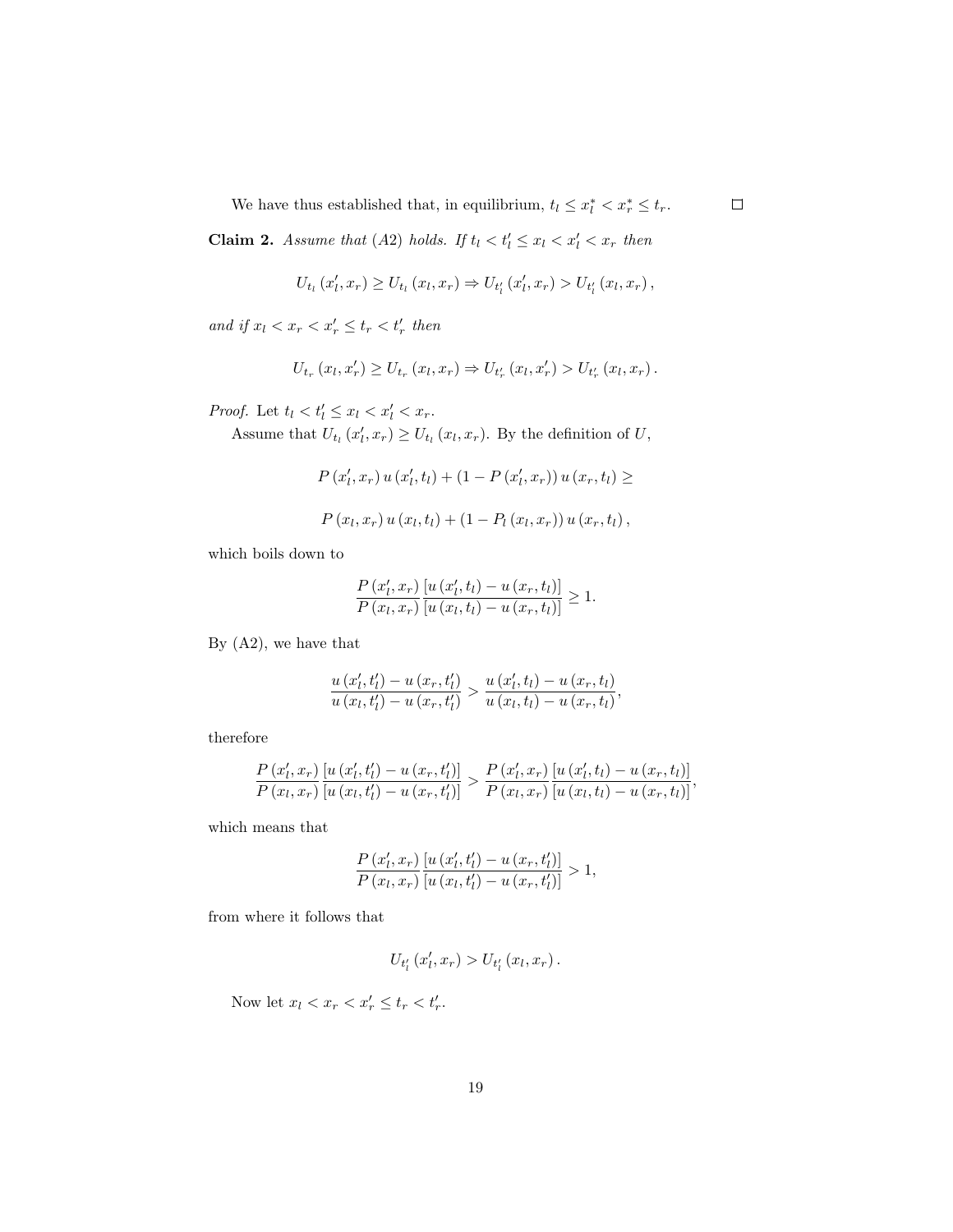Assume that  $U_{t_r}(x_l, x_r') \ge U_{t_r}(x_l, x_r)$ . By the definition of U,

$$
P(x_l, x'_r) u(x_l, t_r) + (1 - P(x_l, x'_r)) u(x'_r, t_r) \ge
$$
  

$$
P(x_l, x_r) u(x_l, t_r) + (1 - P_l(x_l, x_r)) u(x_r, t_r),
$$

which boils down to

$$
\frac{\left[1-P\left(x_{l},x_{r}'\right)\right]}{\left[1-P\left(x_{l},x_{r}\right)\right]} \frac{u\left(x_{r}',t_{r}\right)-u\left(x_{l},t_{r}\right)}{u\left(x_{r},t_{r}\right)-u\left(x_{l},t_{r}\right)} \geq 1.
$$

By (A2), we have that

$$
\frac{u(x'_r, t'_r) - u(x_l, t'_r)}{u(x_r, t'_r) - u(x_l, t'_r)} > \frac{u(x'_r, t_r) - u(x_l, t_r)}{u(x_r, t_r) - u(x_l, t_r)},
$$

therefore

$$
\frac{\left[1-P\left(x_l,x_r'\right)\right]}{\left[1-P\left(x_l,x_r\right)\right]} \frac{u\left(x_r',t_r'\right)-u\left(x_l,t_r'\right)}{u\left(x_r,t_r'\right)-u\left(x_l,t_r'\right)} > \frac{\left[1-P\left(x_l,x_r'\right)\right]}{\left[1-P\left(x_l,x_r\right)\right]} \frac{u\left(x_r',t_r\right)-u\left(x_l,t_r\right)}{u\left(x_r,t_r\right)-u\left(x_l,t_r\right)},
$$

which means that

$$
\frac{\left[1-P\left(x_{l},x_{r}^{\prime}\right)\right]u\left(x_{r}^{\prime},t_{r}^{\prime}\right)-u\left(x_{l},t_{r}^{\prime}\right)}{\left[1-P\left(x_{l},x_{r}\right)\right]u\left(x_{r},t_{r}^{\prime}\right)-u\left(x_{l},t_{r}^{\prime}\right)} > 1,
$$

from where it follows that

$$
U_{t'_{r}}(x_{l}, x'_{r}) > U_{t'_{r}}(x_{l}, x_{r}).
$$

# Proof of Theorem 1

We first show that  $\varphi_{t_l}(x_r)$  is increasing in  $t_l$ . Pick  $t_l$  and  $t'_l$  such that  $t'_l > t_l$ . Let  $x_l = \varphi_{t_l}(x_r)$  and  $x'_l = \varphi_{t'_l}(x_r)$ . By definition of  $\varphi_{t_l}$ ,

$$
U_{t_l}(x_l, x_r) \ge U_{t_l}(x_l', x_r)
$$

We want to show that  $x'_l \ge x_l$ . If  $t'_l \ge x_l$  then the result follows, since by Lemma 1,  $x'_l \ge t'_l$ .

Now assume that  $t'_l \in (t_l, x_l)$  and let  $x'_l < x_l$ . By Lemma 1,  $t_l < t'_l \leq x'_l <$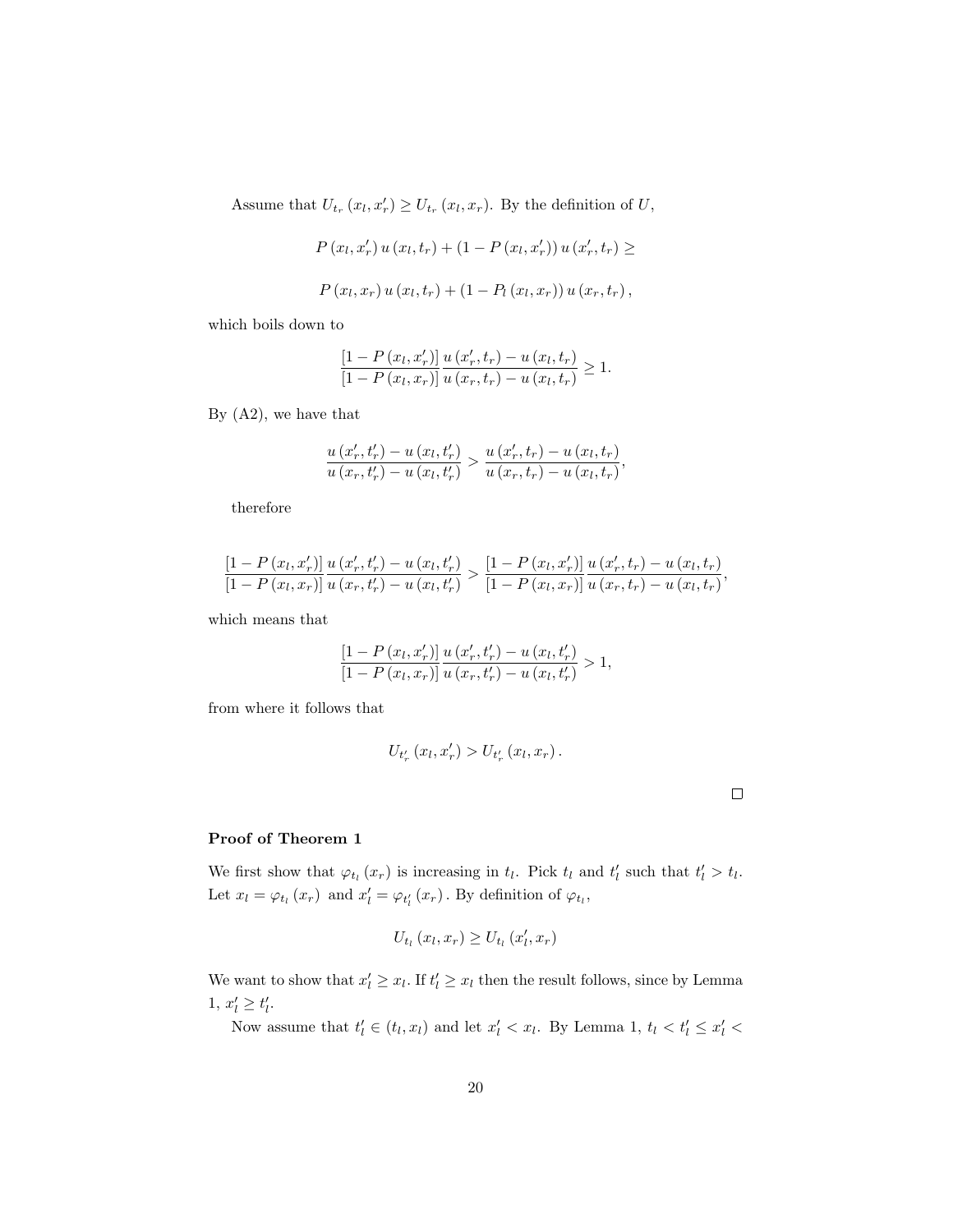$x_l < x_r$  and by Lemma 2,

$$
U_{t_{l}'}(x_{l},x_{r}) > U_{t_{l}'}(x_{l}',x_{r})
$$

which contradicts the fact that  $x'_{l}$  is optimal given  $x_{r}$  for a candidate with ideal policy  $t'_l$ . Hence,  $\varphi_{t'_l}(x_r) \geq \varphi_{t_l}(\pi_r)$  for  $t'_l > t_l$ .

We now show that  $\varphi_{t_r}(x_l)$  is increasing in  $t_r$ . Pick  $t_r$  and  $t'_r$  such that  $t_r' > t_r$ . Let  $x_r = \varphi_{t_r}(x_l)$  and  $x_r' = \varphi_{t_r'}(x_l)$ . By definition of  $\varphi_{t_r}$ ,

$$
U_{t_r}\left(x_l,x_r\right) \geq U_{t_r}\left(x_l,x_r'\right)
$$

We want to show that  $x'_r \geq x_r$ . Assume, to the contrary, that  $x'_r < x_r$ . By Lemma 1,  $x_l < x'_r < x_r \le t_r < t'_l$ . Then, by Lemma 2,

$$
U_{t_{r}^{\prime}}\left(x_{l},x_{r}\right)>U_{t_{r}^{\prime}}\left(x_{l},x_{r}^{\prime}\right)
$$

which contradicts the fact that  $x'_r$  is optimal given  $x_r$  for a candidate with ideal policy  $t'_r$ . Hence,  $\varphi_{t'_r}(x_l) \geq \varphi_{t'_r}(x_l)$  for  $t'_r > t_r$ .

Let  $\overline{x}(t_l, t_r) = \sup \{(x_l, x_r) : (\varphi_{t_l}(x_r), \varphi_{t_r}(x_l)) \geq (x_l, x_r) \}$  be the largest fixed point of  $(x_l, x_r) \mapsto [\varphi_{t_l}(x_r), \varphi_{t_r}(x_l)]$ , and therefore the largest Nash equilibrium of the game. This equilibrium exists, by Proposition 2.

We obtain that  $\bar{x}(t_l, t_r)$  is increasing in  $t_l$  and  $t_r$  since we just showed that  $\varphi_{t_l}(x_r)$  and  $\varphi_{t_r}(x_l)$  are increasing in  $t_l$  and  $t_r$ . The case of the smallest equilibrium is analogous.  $\Box$ 

# Proof of Theorem 2

We first establish the result for changes in  $x_l$  while keeping  $x_r$  fixed. Let  $x_r > t_l$ and  $x_l = \varphi_{t_l}(x_r)$ . From Lemma 1 we know that  $t_l \leq x_l < x_r$ . If  $x'_l \geq x_r$  the result follows immediately since

$$
P(x'_{l}, x_{r}) x'_{l} + (1 - P(x'_{l}, x_{r})) x_{r} > P(x_{l}, x_{r}) x_{l} + (1 - P(x_{l}, x_{r})) x_{r}
$$

regardless of the value of  $P(x_l, x_r)$  and  $P(x_l, x_r)$ , which are always positive.

Now let  $x'_l \in (x_l, x_r)$ . We want to show that  $\pi(x'_l, x_r) > \pi(x_l, x_r)$ .

Assume not, that is, assume that

$$
P(x'_{l}, x_{r}) x'_{l} + (1 - P(x'_{l}, x_{r})) x_{r} \le P(x_{l}, x_{r}) x_{l} + (1 - P(x_{l}, x_{r})) x_{r}.
$$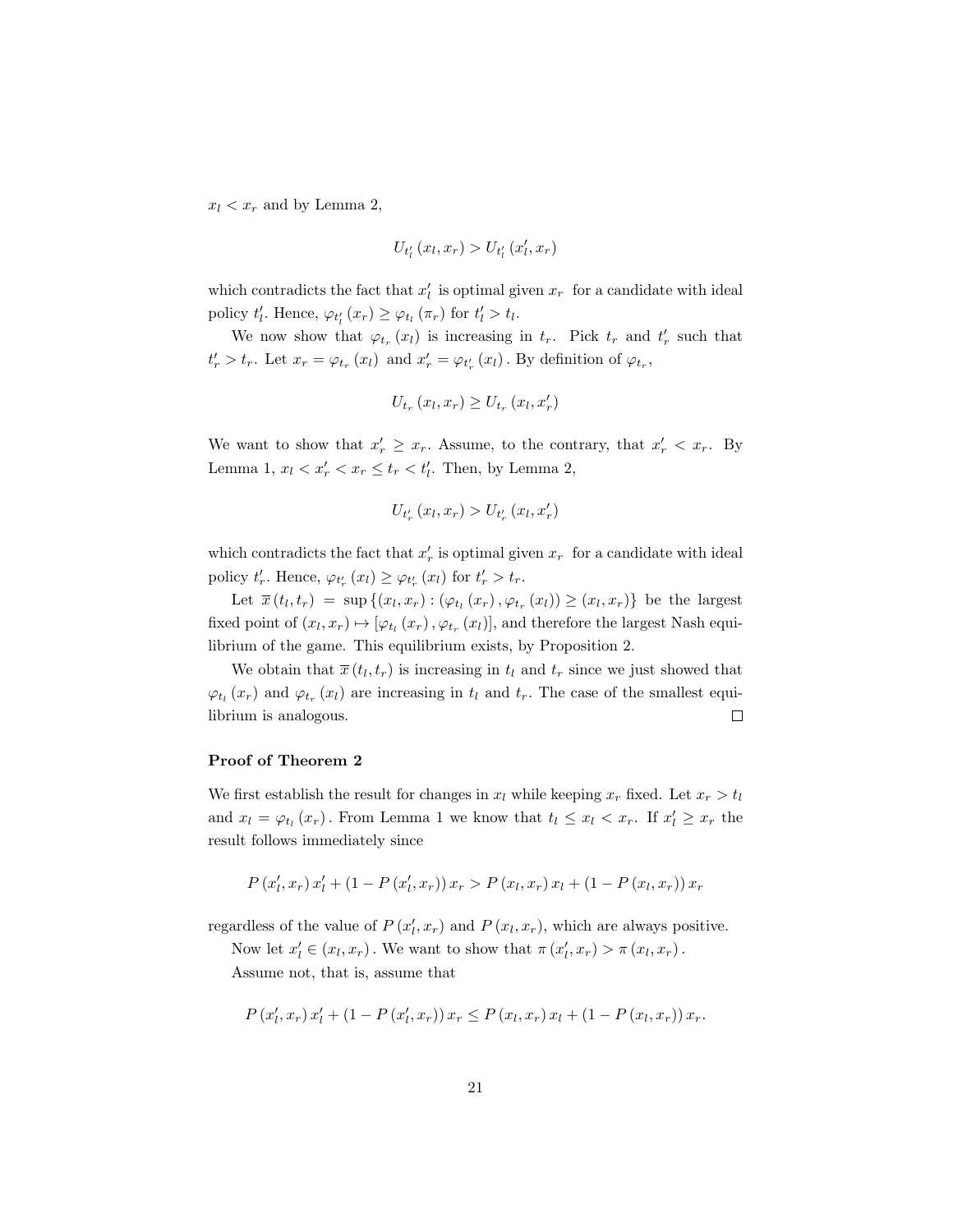Cancelling and rearranging terms yields

$$
\frac{P(x'_l, x_r)}{P(x_l, x_r)} \ge \frac{x_r - x_l}{x_r - x'_l}.
$$

Since  $x_l = \varphi_{t_l}(x_r)$ , it follows that

$$
P(x_l, x_r) u(x_l, t_l) + (1 - P(x_l, x_r)) u(x_r, t_l) \ge
$$
  

$$
P(x_l', x_r) u(x_l', t_l) + (1 - P(x_l', x_r)) u(x_r, t_l).
$$

We obtain that

$$
\frac{P(x'_l, x_r)}{P(x_l, x_r)} \leq \frac{u(x_r, t_l) - u(x_l, t_l)}{u(x_r, t_l) - u(x'_l, t_l)}.
$$

Putting these expressions together yields

$$
\frac{u(x_r,t_l)-u(x_l,t_l)}{u(x_r,t_l)-u(x'_l,t_l)} \geq \frac{x_r-x_l}{x_r-x'_l},
$$

which is equivalent to

$$
u(x'_l, t_l) \leq \frac{x_r - x'_l}{x_r - x_l} u(x_l, t_l) + \left(1 - \frac{x_r - x'_l}{x_r - x_l}\right) u(x_r, t_l).
$$
 (1)

But  $\frac{x_r-x'_l}{x_r-x_l}x_l + \left(1-\frac{x_r-x'_l}{x_r-x_l}\right)x_r = x'_l$  and  $\frac{x_r-x'_l}{x_r-x_l} \in (0,1)$ . Therefore, strict concavity requires that

$$
u(x'_{l},t_{l}) > \frac{x_{r} - x'_{l}}{x_{r} - x_{l}} u(x_{l},t_{l}) + \left(1 - \frac{x_{r} - x'_{l}}{x_{r} - x_{l}}\right) u(x_{r},t_{l}). \tag{2}
$$

The contradiction between equations (1) and (2) establishes the first result.

Now we establish the result for changes in  $x_r$  while keeping  $x_l$  fixed.

Let  $x_l \, \langle \, t_r, \, x_r \, = \, \varphi_{t_r}(x_l)$  and  $x'_r \, \langle \, x_r \rangle$ . From Lemma 1 we know that  $x_l \leq x'_r \leq t_r$ . If  $x'_r \leq x_l$  the result follows immediately since  $P(x_l, x'_r) x_l +$  $(1 - P(x_l, x'_r)) x'_r < P(x_l, x_r) x_l + (1 - P(x_l, x_r)) x_r$  regardless of the value of the probabilities  $P(x_l, x_r')$  and  $P(x_l, x_r)$ , which are always positive.

Now let  $x'_r \in (x_l, x_r)$ . We want to show that  $\pi(x_l, x'_r) < \pi(x_l, x_r)$ . Assume not, that is, assume that

$$
P(x_l, x'_r) x_l + (1 - P(x_l, x'_r)) x'_r \ge P(x_l, x_r) x_l + (1 - P(x_l, x_r)) x_r.
$$